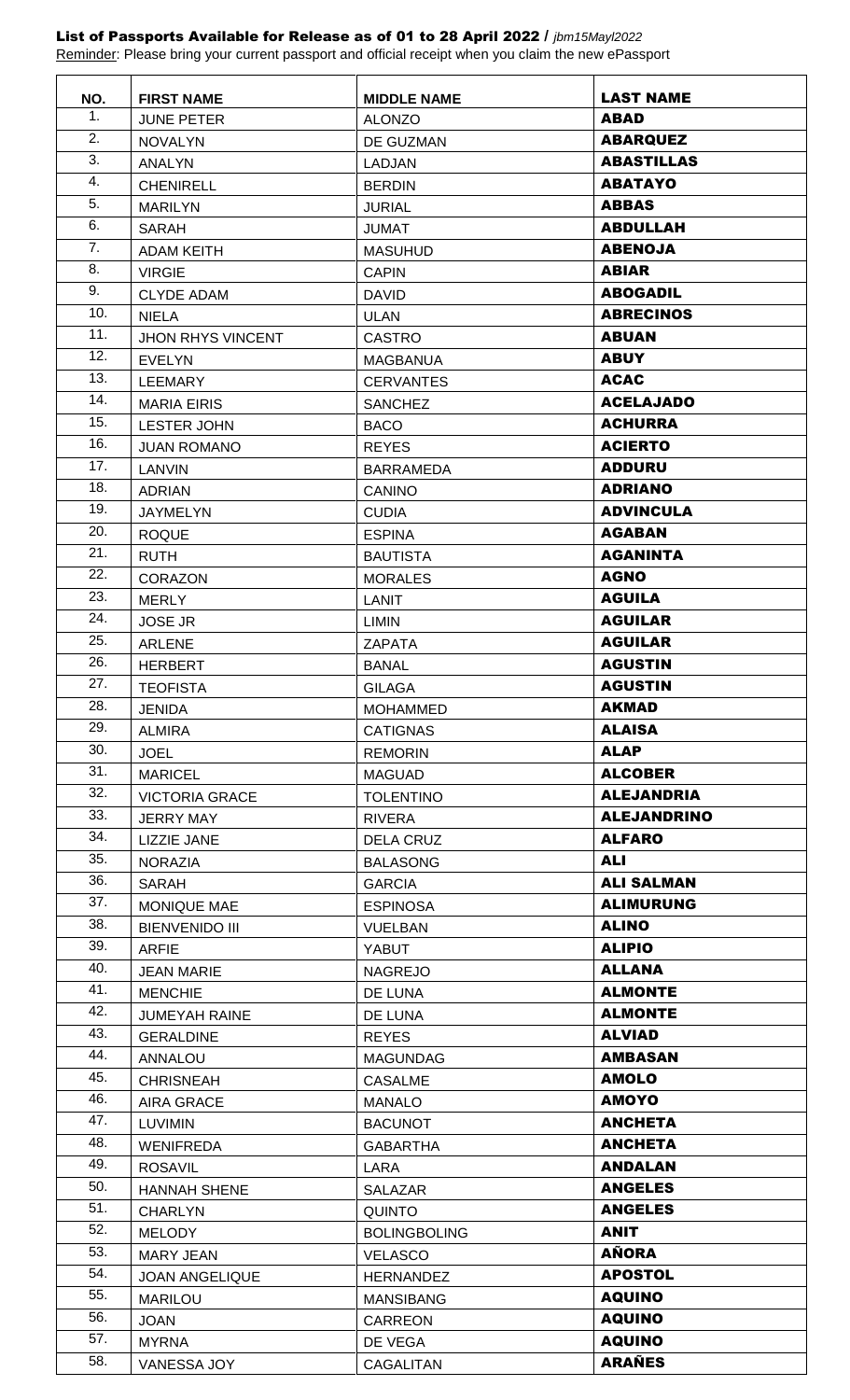| 59.          | <b>CARMELITA</b>                 | LAT                            | <b>ARAPILES</b>                |
|--------------|----------------------------------|--------------------------------|--------------------------------|
| 60.          | <b>ANALYN</b>                    | <b>JAZARENO</b>                | <b>ARCHUA</b>                  |
| 61.          | <b>PINKY LYN</b>                 | <b>ABIS</b>                    | <b>ARELLANO</b>                |
| 62.          | <b>APRIL</b>                     | <b>JOLO</b>                    | <b>ARENDON</b>                 |
| 63.          | <b>ELMER</b>                     | <b>DEYTO</b>                   | <b>AREVALO</b>                 |
| 64.          | <b>PATRICIA</b>                  | <b>GUTIEREZ</b>                | <b>ARIAS</b>                   |
| 65.          | <b>JUDITH</b>                    | <b>ALARO</b>                   | <b>ARONES</b>                  |
| 66.          | <b>MARIA ELENA</b>               | <b>CASTEJON</b>                | <b>ARROYO</b>                  |
| 67.          | <b>ALYN MAE</b>                  |                                | <b>ASARES</b>                  |
| 68.          | <b>JENEFFER</b>                  | <b>BACLEA-AN</b>               | <b>AVORQUE</b>                 |
| 69.          | <b>JOHN JONAS</b>                | DE RAMOS                       | <b>AXALAN</b>                  |
| 70.          | <b>LADY MAE</b>                  | <b>BALADAD</b>                 | <b>AYSON</b>                   |
| 71.          | <b>POPS</b>                      | <b>DAVAS</b>                   | <b>AZARES</b>                  |
| 72.          | <b>FHERMIL</b>                   | <b>DURANA</b>                  | <b>AZARES</b>                  |
| 73.          | <b>IGMIDIO</b>                   | <b>LUMAMPAO</b>                | <b>BABAN</b>                   |
| 74.          | <b>MARK NOEL</b>                 | <b>OBLEFIAS</b>                | <b>BABAT</b>                   |
| 75.          | <b>ARNEL</b>                     | <b>REDONDO</b>                 | <b>BACAGAN</b>                 |
| 76.          | <b>MARIVIC</b>                   | <b>PAREDES</b>                 | <b>BACAYCAY</b>                |
| 77.          | <b>ROSALYN</b>                   | <b>BALBADA</b>                 | <b>BACHO</b>                   |
| 78.          | <b>SWEETSELL</b>                 | <b>REDONDO</b>                 | <b>BACUS</b>                   |
| 79.          | <b>WELMAR</b>                    | <b>CASIO</b>                   | <b>BAJARO</b>                  |
| 80.          | <b>BERNADETH</b>                 | <b>ZABAY</b>                   | <b>BAJILLO</b>                 |
| 81.          | LIBRADO JR                       | <b>TIEMPO</b>                  | <b>BALABA</b>                  |
| 82.          | <b>MARIAN</b>                    | QUIJADA                        | <b>BALABAG</b>                 |
| 83.          | <b>NHADZMA</b>                   | ALI                            | <b>BALABARAN</b>               |
| 84.          | <b>ROMEA</b>                     | <b>NORCIO</b>                  | <b>BALAG</b>                   |
| 85.          | RYLEE JACOB                      | <b>RIVERA</b>                  | <b>BALAG</b>                   |
| 86.          | <b>MARC GABRIEL</b>              | <b>RANCE</b>                   | <b>BALAGTAS</b>                |
| 87.          | <b>CHRISTIAN NATHANIEL</b>       | <b>RANCE</b>                   | <b>BALAGTAS</b>                |
| 88.          | <b>MARISA</b>                    | <b>SUMANDAY</b>                | <b>BALANDAN</b>                |
| 89.          | <b>MARITES</b>                   | <b>CORONEL</b>                 | <b>BALDIVINO</b>               |
| 90.          | <b>GINA</b>                      | <b>VALDEZ</b>                  | <b>BALDOMERO</b>               |
| 91.          | <b>ARNIEL</b>                    | <b>DIAL</b>                    | <b>BALELIN</b>                 |
| 92.          | <b>ROMIL</b>                     | <b>CASTILLO</b>                | <b>BALLESTEROS</b>             |
| 93.          | <b>MARICAR</b>                   | <b>TRINIDAD</b>                | <b>BAMBA</b>                   |
| 94.          | <b>JENNIE</b>                    | <b>MARQUEZ</b>                 | <b>BANAO</b>                   |
| 95.          | <b>BEVERLY</b>                   | <b>TOLENTINO</b>               | <b>BAÑARES</b>                 |
| 96.          | <b>JANETTE</b>                   | <b>DINGLASAN</b>               | <b>BANDOQUILLO</b>             |
| 97.          | <b>MARINA</b>                    | DE GRACIA                      | <b>BANIQUED</b>                |
| 98.          | <b>YONIE</b>                     | <b>GALIAN</b>                  | <b>BANWA</b>                   |
| 99.          | <b>DAISY</b>                     | <b>MULLET</b>                  | <b>BARCELON</b>                |
| 100.         | LORENZE                          | <b>RECAÑA</b>                  | <b>BARCELOS</b>                |
| 101.         | ALDRIN REY                       |                                |                                |
| 102.         |                                  |                                |                                |
|              |                                  | <b>SALAMAT</b>                 | <b>BARLAW</b>                  |
|              | <b>FLORA</b>                     | <b>SAREN</b>                   | <b>BARON</b>                   |
| 103.         | <b>MARIVIC</b>                   | <b>BAROMA</b>                  | <b>BAROÑA</b>                  |
| 104.         | <b>MARGARITA</b>                 | <b>MARIANO</b>                 | <b>BARRIENTOS</b>              |
| 105.         | <b>ARGIE</b>                     | <b>GOPEZ</b>                   | <b>BARTOLOME</b>               |
| 106.         | ZYRA YSABELLE                    | <b>ESPINA</b>                  | <b>BASALLAJES</b>              |
| 107.         | <b>ANET</b>                      | <b>DAVID</b>                   | <b>BASILIO</b>                 |
| 108.         | CARDELYN                         | <b>BAUTISTA</b>                | <b>BATO</b>                    |
| 109.         | JAY AR                           | <b>ATCHASO</b>                 | <b>BAUTISTA</b>                |
| 110.         | <b>JENNIE</b>                    | <b>EDER</b>                    | <b>BAYANI</b>                  |
| 111.         | <b>CRISELDA</b>                  | <b>GAMMAD</b>                  | <b>BAYED</b>                   |
| 112.         | <b>RHODA</b>                     | <b>RENDON</b>                  | <b>BAYLON</b>                  |
| 113.         | <b>EDITH</b>                     | <b>GAROTE</b>                  | <b>BELEN</b>                   |
| 114.         | <b>CHRISTIAN</b>                 | <b>RAMOS</b>                   | <b>BELLEZA</b>                 |
| 115.         | <b>BARON DANIEL</b>              | <b>BUENSOCESO</b>              | <b>BELLEZA</b>                 |
| 116.         | <b>CHERRY</b>                    | <b>ALEGRE</b>                  | <b>BENDECIO</b>                |
| 117.         | <b>GRACE</b>                     | <b>OBERA</b>                   | <b>BENUSA</b>                  |
| 118.         | <b>JAYPEE</b>                    | <b>MENDOZA</b>                 | <b>BEREDO</b>                  |
| 119.<br>120. | <b>MARISSA</b><br><b>EMELITA</b> | <b>COLINAYO</b><br><b>TOLO</b> | <b>BERMOY</b><br><b>BERNAL</b> |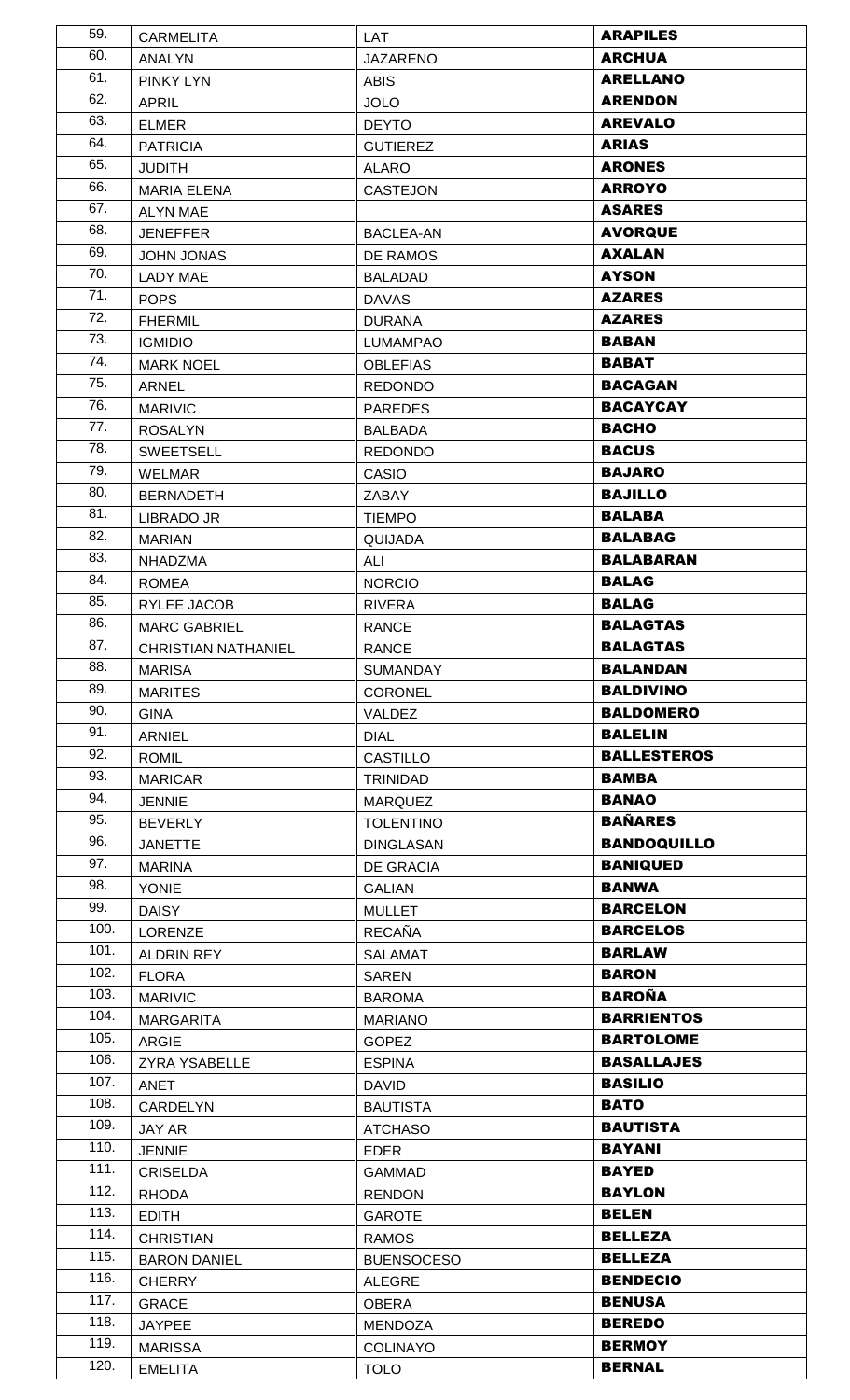| 121. | <b>MOISESA</b>         | <b>TEMPLA</b>                      | <b>BESMANOS</b>     |
|------|------------------------|------------------------------------|---------------------|
| 122. | <b>VIVIAN</b>          | <b>USO</b>                         | <b>BICUA</b>        |
| 123. | <b>ANNALIZA</b>        | <b>BUHAIN</b>                      | <b>BLANCO</b>       |
| 124. | <b>DARWIN</b>          | <b>BACSAFRA</b>                    | <b>BLANCO</b>       |
| 125. | MILLICENT ANDREIA      | <b>BUHAIN</b>                      | <b>BLANCO</b>       |
| 126. | <b>ARIANNE CAMILLE</b> | <b>BUHAIN</b>                      | <b>BLANCO</b>       |
| 127. | <b>RUBY ANN</b>        | <b>TEODORO</b>                     | <b>BLAS</b>         |
| 128. | <b>MARY JANE</b>       | <b>MARIBAO</b>                     | <b>BOLIGAO</b>      |
| 129. | <b>MONA LIZA</b>       | <b>FRANCISCO</b>                   | <b>BOMBIO</b>       |
| 130. | <b>FEBIE</b>           | <b>MAGSAYO</b>                     | <b>BONDAUG</b>      |
| 131. | <b>KIAN DREY</b>       | CAONG-ONG                          | <b>BORJA</b>        |
| 132. | ZACH RYLEY             | <b>PILPIL</b>                      | <b>BORJA</b>        |
| 133. | <b>MARK ANTHONY</b>    | <b>GONZALES</b>                    | <b>BORJA</b>        |
| 134. | <b>JOAQUIN GREGORY</b> | <b>ANGELES</b>                     | <b>BORJA</b>        |
| 135. | <b>MELODY</b>          | <b>CABALLONG</b>                   | <b>BORQUIL</b>      |
| 136. | MARY JOY               | <b>CHAVEZ</b>                      | <b>BORREO</b>       |
| 137. | <b>JEROME</b>          | <b>ESCOBAR</b>                     | <b>BOSI</b>         |
| 138. | MA. JOY                | <b>DISACOLA</b>                    | <b>BOTOR</b>        |
| 139. | <b>JAN BIENNE</b>      | <b>CAYANAN</b>                     | <b>BOURSUWON</b>    |
| 140. | <b>HENRY</b>           | VILLANUEVA                         | <b>BRIONES</b>      |
| 141. | <b>DOMINADOR</b>       | <b>MADJOS</b>                      | <b>BUCAO</b>        |
| 142. | <b>RAFFY</b>           | <b>ANTARAN</b>                     | <b>BUDIAO</b>       |
| 143. | <b>JEHAN GIODA</b>     | <b>AZURIN</b>                      | <b>BUENAFE</b>      |
| 144. | <b>ERON JACOB</b>      | <b>OBUGAN</b>                      | <b>BUENAFLOR</b>    |
| 145. | <b>ARNIE</b>           | <b>CAÑETE</b>                      | <b>BUENAOBRA</b>    |
| 146. | CRISOSTOMO             | <b>BURAL</b>                       | <b>BUENO</b>        |
| 147. | <b>YHELEN</b>          | <b>PESIDERIO</b>                   | <b>BUENVENIDA</b>   |
| 148. | <b>MARITES</b>         | <b>FULLENTE</b>                    | <b>BUGARIN</b>      |
| 149. | <b>ZITA</b>            | PADRE                              | <b>BUMANGLAG</b>    |
| 150. | <b>AQUILINA</b>        | <b>BUYCO</b>                       | <b>BUSCAR</b>       |
| 151. | <b>RESA</b>            | <b>BETONIO</b>                     | <b>BUSGANO</b>      |
|      |                        |                                    |                     |
| 152. |                        |                                    | <b>BUSTAMANTE</b>   |
| 153. | <b>MISHA</b><br>MILA   | <b>BALLAHO</b><br><b>HERNANDEZ</b> | <b>CABA</b>         |
| 154. | <b>MARY BERNADETTE</b> | <b>TUMBIS</b>                      | <b>CABALATUNGAN</b> |
| 155. | <b>GENA MARIE</b>      |                                    | <b>CABALLERO</b>    |
| 156. | <b>ELIZABETH</b>       | <b>ZARSUELA</b>                    | <b>CABANGON</b>     |
| 157. | <b>MICHELLE</b>        | <b>CLAVERO</b><br><b>MALIG</b>     | <b>CABAR</b>        |
| 158. | LIEZEL                 | <b>SALAC</b>                       | <b>CABE</b>         |
| 159. | <b>AMALIA</b>          | <b>CUARESMA</b>                    | <b>CABESA</b>       |
| 160. | <b>JAUHARY</b>         | <b>AZIS</b>                        | <b>CABILI</b>       |
| 161. | MINDA                  | <b>FERNANDEZ</b>                   | <b>CABRERA</b>      |
| 162. | <b>MC DONALD</b>       | <b>ORTIZUELA</b>                   | <b>CABREROS</b>     |
| 163. | RYCEL JOY              | <b>GUARINO</b>                     | <b>CABUGWAS</b>     |
| 164. | MA. GRACE              | <b>DELA TORRE</b>                  | <b>CABUSAS</b>      |
| 165. | <b>ALELIE</b>          | MALABANAN                          | <b>CADANO</b>       |
| 166. | <b>REYMAR</b>          | DE LUNA                            | <b>CADIZ</b>        |
| 167. | <b>FAY</b>             | <b>VILLAROSA</b>                   | <b>CAGAY</b>        |
| 168. | <b>FRANCIS</b>         | <b>AGTON</b>                       | <b>CAILLES</b>      |
| 169. | <b>NOEL</b>            | <b>BANAC</b>                       | <b>CALAGUAN</b>     |
| 170. | <b>MAUREEN PEARL</b>   | ZALDIVAR                           | <b>CALANZA</b>      |
| 171. | ANGELITA               | <b>SOLDIA</b>                      | <b>CALIGBOS</b>     |
| 172. | <b>MONA LISA</b>       | <b>SEBASTIAN</b>                   | <b>CALILUNG</b>     |
| 173. | <b>DHONNETE SHANE</b>  | <b>PALERO</b>                      | <b>CALINGASAN</b>   |
| 174. | <b>MARVIN</b>          | <b>TERNIDA</b>                     | <b>CALIP</b>        |
| 175. | <b>MARGIE</b>          | <b>MAÑABO</b>                      | <b>CALOG</b>        |
| 176. | <b>GUIAN VINCENT</b>   |                                    | <b>CALOYLOY</b>     |
| 177. | <b>JOSEPHINE</b>       | <b>LADIPE</b>                      | <b>CALSIS</b>       |
| 178. | <b>JOSEPHINE</b>       | <b>BERNARDO</b>                    | <b>CALUMBRES</b>    |
| 179. | <b>MARCELO</b>         | <b>GONZALES</b>                    | <b>CAMPOSANO</b>    |
| 180. | <b>SHEILA</b>          | <b>INABANGAN</b>                   | <b>CANALEZA</b>     |
| 181. | <b>ANALYN</b>          | <b>AQUINO</b>                      | <b>CANARIA</b>      |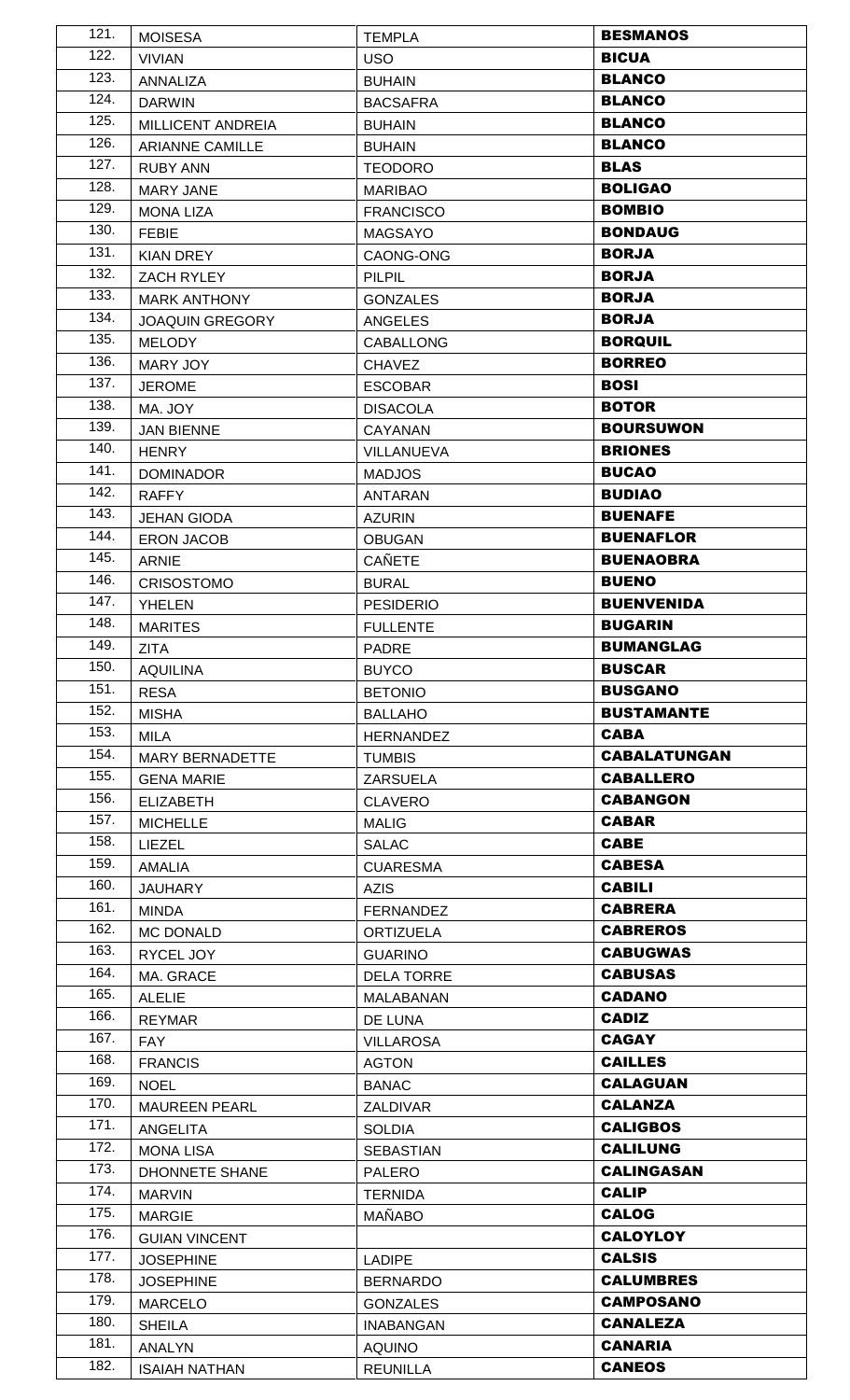| 183. | <b>JOSEPH</b>           | <b>VILLARITO</b>  | <b>CAÑETE</b>       |
|------|-------------------------|-------------------|---------------------|
| 184. | FE.                     | PAMAYBAY          | <b>CANON</b>        |
| 185. | <b>KAYE DEE</b>         | <b>PEREZ</b>      | <b>CANOSA</b>       |
| 186. | <b>REYNANTE</b>         | <b>VALERIO</b>    | <b>CANTADA</b>      |
| 187. | <b>ROXAN</b>            | <b>DUMILI</b>     | <b>CAPADA</b>       |
| 188. | <b>JHOAN</b>            | <b>SIASON</b>     | <b>CAPANGPANGAN</b> |
| 189. | <b>ARIELLE MAY</b>      | <b>VILLAFANIA</b> | <b>CAPILI</b>       |
| 190. | <b>MELITA</b>           | CRUZ              | <b>CARABEO</b>      |
| 191. | <b>CARIZA ANN</b>       | <b>MORALES</b>    | <b>CARASCAL</b>     |
| 192. | JE-AR                   | <b>VILLAPONDO</b> | <b>CARINGAL</b>     |
| 193. | <b>CIZEL</b>            | <b>RINGOR</b>     | <b>CARIÑO</b>       |
| 194. | <b>GLORIA</b>           | <b>RIVERA</b>     | <b>CARLOS</b>       |
| 195. | <b>ROSE ANN</b>         | <b>JULIAN</b>     | <b>CARPIO</b>       |
| 196. | <b>MICHELE</b>          | <b>REYES</b>      | <b>CARRERA</b>      |
| 197. | SANTIAGO JR.            | <b>ABATAYO</b>    | <b>CARTALABA</b>    |
| 198. | <b>EMILYN</b>           | <b>NATIVIDAD</b>  | <b>CASIBANG</b>     |
| 199. | <b>NEIL MATTHEW</b>     | REMULAR           | <b>CASTAÑEDA</b>    |
| 200. | <b>RENA</b>             | <b>LUMANAS</b>    | <b>CASTIL</b>       |
| 201. | <b>CZARIS</b>           | CASI              | <b>CASTILLO</b>     |
| 202. | <b>DIANNE KRISTILLE</b> | <b>VISDA</b>      | <b>CASTRO</b>       |
| 203. | <b>LUIS PONCE</b>       | <b>VELASCO</b>    | <b>CATACUTAN</b>    |
| 204. | <b>VIMAR</b>            | <b>LUFRANCO</b>   | <b>CATIIL</b>       |
| 205. | <b>MOREEFLOR</b>        | <b>DUMAOP</b>     | <b>CATO</b>         |
| 206. | <b>LELELYN</b>          | <b>FRIO</b>       | <b>CEJALVO</b>      |
| 207. | <b>FLORICEL</b>         | <b>BITUIN</b>     | <b>CELESTINO</b>    |
| 208. | <b>SUSAN</b>            | <b>FLOR</b>       | <b>CERILLO</b>      |
| 209. | <b>LORNA</b>            | <b>DAHUNAN</b>    | <b>CERVANTES</b>    |
| 210. | <b>ALANNA ELIZE</b>     | <b>LACHAMA</b>    | <b>CIFRA</b>        |
| 211. | <b>JESSIL</b>           | <b>BRACUSO</b>    | <b>CIMAFRANCA</b>   |
| 212. | MARY JOY                | ANORE             | <b>CIMARA</b>       |
| 213. | <b>MARY ANN</b>         | <b>TALAVERA</b>   | <b>CLARINO</b>      |
| 214. | RANDY                   | <b>VILLAS</b>     | <b>CLAVACIO</b>     |
| 215. | <b>RIZA MAE</b>         | ANGELES           | <b>COLESIO</b>      |
| 216. | MERY                    | <b>RANCHES</b>    | <b>COLOBONG</b>     |
| 217. | <b>ANGELITO</b>         | PEREZ             | <b>COMETA</b>       |
| 218. | <b>ARCHIE</b>           |                   | <b>CONDES</b>       |
| 219. | <b>RYAN</b>             | <b>PORCINCULA</b> | <b>CONSIGNADO</b>   |
| 220. | <b>VENUS</b>            | <b>RAZ</b>        | <b>CONSULTADO</b>   |
| 221. | <b>RITCHELLE</b>        | <b>PENADOS</b>    | <b>CORALDE</b>      |
| 222. | <b>LETICIA</b>          | <b>SIWA</b>       | <b>CORONEL</b>      |
| 223. | <b>JULIAN ANDRE</b>     | <b>SIWA</b>       | <b>CORONEL</b>      |
| 224. | <b>ELIZABETH</b>        | MADAYAG           | <b>CORPUZ</b>       |
| 225. | <b>EVANGELINE</b>       | <b>RUIZ</b>       | <b>CORPUZ</b>       |
| 226. | <b>RYAN</b>             | <b>NICDAO</b>     | <b>CORPUZ</b>       |
| 227. | <b>MENALYN</b>          | <b>CABAR</b>      | <b>CORTEZ</b>       |
| 228. | <b>JANREI MIGUEL</b>    | <b>RODRIGUEZ</b>  | <b>COSME</b>        |
| 229. | <b>REMY</b>             | <b>RODRIGUEZ</b>  | <b>COSME</b>        |
| 230. | <b>KRISTINE JOYCE</b>   | <b>GUICO</b>      | <b>CRUZ</b>         |
| 231. | JANDEL ALEXEIVO         | <b>ALVAREZ</b>    | <b>CRUZ</b>         |
| 232. | <b>DIANNE</b>           | <b>BERNABE</b>    | <b>CRUZ</b>         |
| 233. | ERLYN JOY               | <b>SALINEL</b>    | <b>CRUZ</b>         |
| 234. | <b>AELISHA QUINNE</b>   | <b>MALANA</b>     | <b>CUDIA</b>        |
| 235. | <b>SIENA</b>            | <b>DITAN</b>      | <b>CUENCA</b>       |
| 236. | <b>JOHN VINCENT</b>     | <b>ORETA</b>      | <b>CUENCA</b>       |
| 237. | <b>JULIE</b>            | <b>NUNEZ</b>      | <b>CULMINAS</b>     |
| 238. | <b>MARY GRACE</b>       | <b>SACRO</b>      | <b>CUMAD</b>        |
| 239. | <b>JANETTE</b>          | <b>BELTRAN</b>    | <b>CUNANAN</b>      |
| 240. | <b>YOLANDA</b>          | <b>OCANG</b>      | <b>CUSI</b>         |
| 241. | AARON NATHANAEL         | LIM               | <b>DABAL</b>        |
| 242. | <b>MYLENE</b>           | <b>FLORES</b>     | <b>DABU</b>         |
| 243. | <b>ROSEMARIE</b>        | <b>LUCERO</b>     | <b>DALANON</b>      |
| 244. | <b>CHARLYN</b>          | LADAGA            | <b>DALEN</b>        |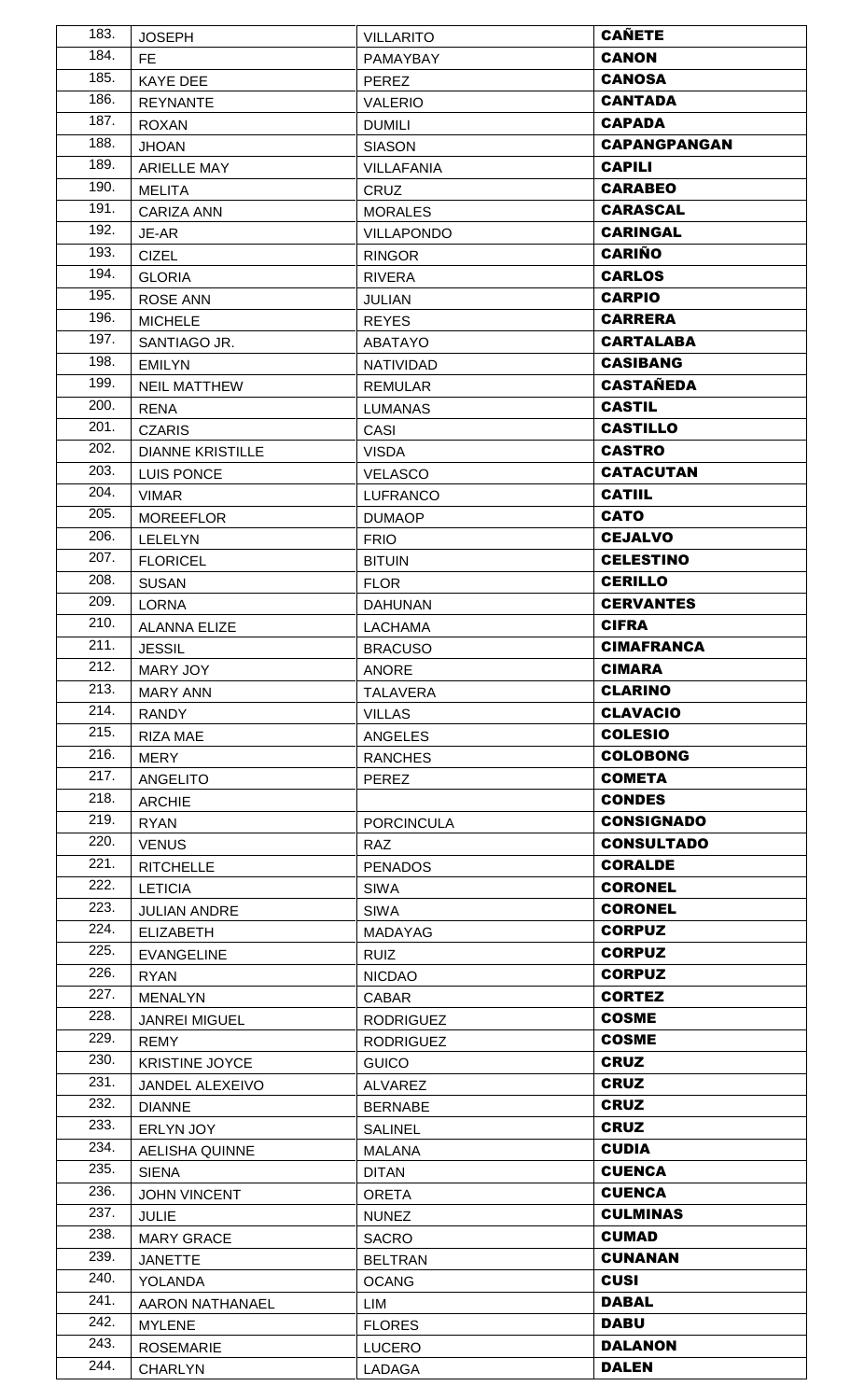| 245. | <b>GERALDIN</b>         | <b>MANAIT</b>                     | <b>DALIGDIG</b>    |
|------|-------------------------|-----------------------------------|--------------------|
| 246. | <b>CHRISTOPHER</b>      | <b>CABRERA</b>                    | <b>DALUSUNG</b>    |
| 247. | <b>JINKY</b>            | <b>DARIA</b>                      | <b>DANGAN</b>      |
| 248. | <b>VIRGINIA</b>         | <b>BUNDANG</b>                    | <b>DANOOG</b>      |
| 249. | <b>EDELMAR</b>          | <b>MACANLALAY</b>                 | <b>DANTES</b>      |
| 250. | <b>MYRNA</b>            | <b>AGUILAR</b>                    | <b>DAPULA</b>      |
| 251. | <b>MEI-ANNE</b>         | <b>GUILLERMO</b>                  | <b>DASALLA</b>     |
| 252. | <b>ERNESTO</b>          | <b>MAGTOTO</b>                    | <b>DAVID</b>       |
| 253. | <b>GENA ALEXIS</b>      | <b>VERAR</b>                      | <b>DAVID</b>       |
| 254. | <b>MAYA</b>             | <b>MAMUCOD</b>                    | <b>DE GUZMAN</b>   |
| 255. | <b>KRISTINE AVEGAIL</b> | <b>ADRIANO</b>                    | <b>DE JESUS</b>    |
| 256. | <b>CHARMAINE JANE</b>   | <b>KINDARA</b>                    | <b>DE LA CRUZ</b>  |
| 257. | ARABELLA MIEKO          | <b>GINETE</b>                     | <b>DE LEON</b>     |
| 258. | <b>GEMALYN</b>          | <b>CARDONA</b>                    | <b>DE LEON</b>     |
| 259. | <b>GALLARDO</b>         | <b>GADDI</b>                      | <b>DE LEON</b>     |
| 260. | <b>ART FRANCIS</b>      | <b>IBASCO</b>                     | <b>DE MESA</b>     |
| 261. | <b>MARICHRIS</b>        | <b>DELA CRUZ</b>                  | <b>DEL RIO</b>     |
| 262. | <b>ANGELINA</b>         | <b>REYES</b>                      | <b>DEL ROSARIO</b> |
| 263. | <b>LEOGARY</b>          | <b>PONCE</b>                      | <b>DEL VALLE</b>   |
| 264. | <b>MA LOURDES</b>       | <b>PLATA</b>                      | <b>DELA CRUZ</b>   |
| 265. | <b>JON MICHAEL</b>      | <b>BELARMINO</b>                  | <b>DELA CRUZ</b>   |
| 266. | <b>MARIANNE</b>         | <b>CHAVOZO</b>                    | <b>DELA CRUZ</b>   |
| 267. | <b>JINKY</b>            | <b>REYES</b>                      | <b>DELA CRUZ</b>   |
| 268. | ROMEO JR                | <b>GERVACIO</b>                   | <b>DELA MERCED</b> |
| 269. | <b>ARLYN</b>            | <b>BERGANIO</b>                   | <b>DELA OSTIA</b>  |
| 270. | <b>CHERYLE</b>          | <b>MAGSALIN</b>                   | <b>DELANTAR</b>    |
| 271. | <b>ANDRESA</b>          | <b>GULBIN</b>                     | <b>DELES</b>       |
| 272. | <b>JENETTE</b>          | <b>AGUSTIN</b>                    | <b>DELIM</b>       |
| 273. | <b>JUN MANUEL</b>       | <b>MALTE</b>                      | <b>DELLORO</b>     |
| 274. | LYN                     | <b>LINGBAOAN</b>                  | <b>DELSON</b>      |
| 275. | <b>KASHMERE VENICE</b>  | <b>DECIO</b>                      | <b>DIAZ</b>        |
| 276. | <b>CLAIRE</b>           | <b>DELOTERIO</b>                  | <b>DINERO</b>      |
| 277. | <b>GINALYN</b>          | <b>DELOS REYES</b>                | <b>DIOLA</b>       |
| 278. | APPLE JAMES LIESTIE LEE | <b>GUARTICO</b>                   | <b>DIONES</b>      |
| 279. | <b>DAISY</b>            | <b>RAMIENTOS</b>                  | <b>DISTOR</b>      |
| 280. | <b>GARY</b>             | <b>HALBAY</b>                     | <b>DIZON</b>       |
| 281. | ELIJAH KLEANTHIS WAYNE  | <b>INITAY</b>                     | <b>DOCKRAY</b>     |
| 282. | CHERYL                  | <b>DELA CRUZ</b>                  | <b>DOLORES</b>     |
| 283. | <b>DECELYN</b>          | <b>ISLA</b>                       | <b>DONQUITO</b>    |
| 284. | <b>CARIN</b>            | <b>CENTINA</b>                    | <b>DOQUEZA</b>     |
| 285. | <b>RICHARD</b>          | <b>MENDOZA</b>                    | <b>DUEÑAS</b>      |
| 286. | <b>GINA</b>             | <b>DANGCALAN</b>                  | <b>DUGOS</b>       |
| 287. | <b>CALIXTO</b>          | <b>LOPEZ</b>                      | <b>DULAY</b>       |
| 288. | <b>ENRICO</b>           | <b>DOMINGO</b>                    | <b>DUMLAO</b>      |
| 289. | <b>SERALYN</b>          | <b>TUCMOHAN</b>                   | <b>DUMPA</b>       |
| 290. |                         |                                   |                    |
|      | <b>ARNETH</b>           | <b>RONQUILLO</b>                  | <b>DUNGCA</b>      |
| 291. | <b>ROCHELLE</b>         | <b>MANALO</b>                     | <b>EDANO</b>       |
| 292. | <b>MALAIKA</b>          | <b>OCAY</b>                       | <b>EJAZ</b>        |
| 293. | <b>JENNY</b>            | <b>ESCANLAR</b>                   | <b>ELARMO</b>      |
| 294. | <b>JULIET</b>           | <b>CABANGAN</b>                   | <b>ELIGINO</b>     |
| 295. | <b>ELSA</b>             | <b>CATARININ</b>                  | <b>ELIGIO</b>      |
| 296. | <b>LORELYN</b>          | <b>GALAN</b>                      | <b>EMADEM</b>      |
| 297. | <b>NORMAN</b>           | <b>AMANTE</b>                     | <b>ENANO</b>       |
| 298. | <b>CHERRYLOU</b>        | <b>RICARTE</b>                    | <b>ENCABO</b>      |
| 299. | <b>EVELYN</b>           | <b>CORTEL</b>                     | <b>ENERO</b>       |
| 300. | <b>JAYSON</b>           | <b>AGOTO</b>                      | <b>ENTATANO</b>    |
| 301. | <b>MARK JOSEF</b>       | <b>FLORIDO</b>                    | <b>ENTREDICHO</b>  |
| 302. | <b>ERWIN</b>            |                                   | <b>EREÑO</b>       |
| 303. | <b>DIANA</b>            | <b>ALVAREZ</b><br><b>SAN JUAN</b> | <b>ERLINA</b>      |
| 304. | <b>EULENE</b>           |                                   | <b>ESCAMA</b>      |
| 305. | ANA MARGARITA           | <b>EVASCO</b><br><b>MANALANG</b>  | <b>ESCAÑO</b>      |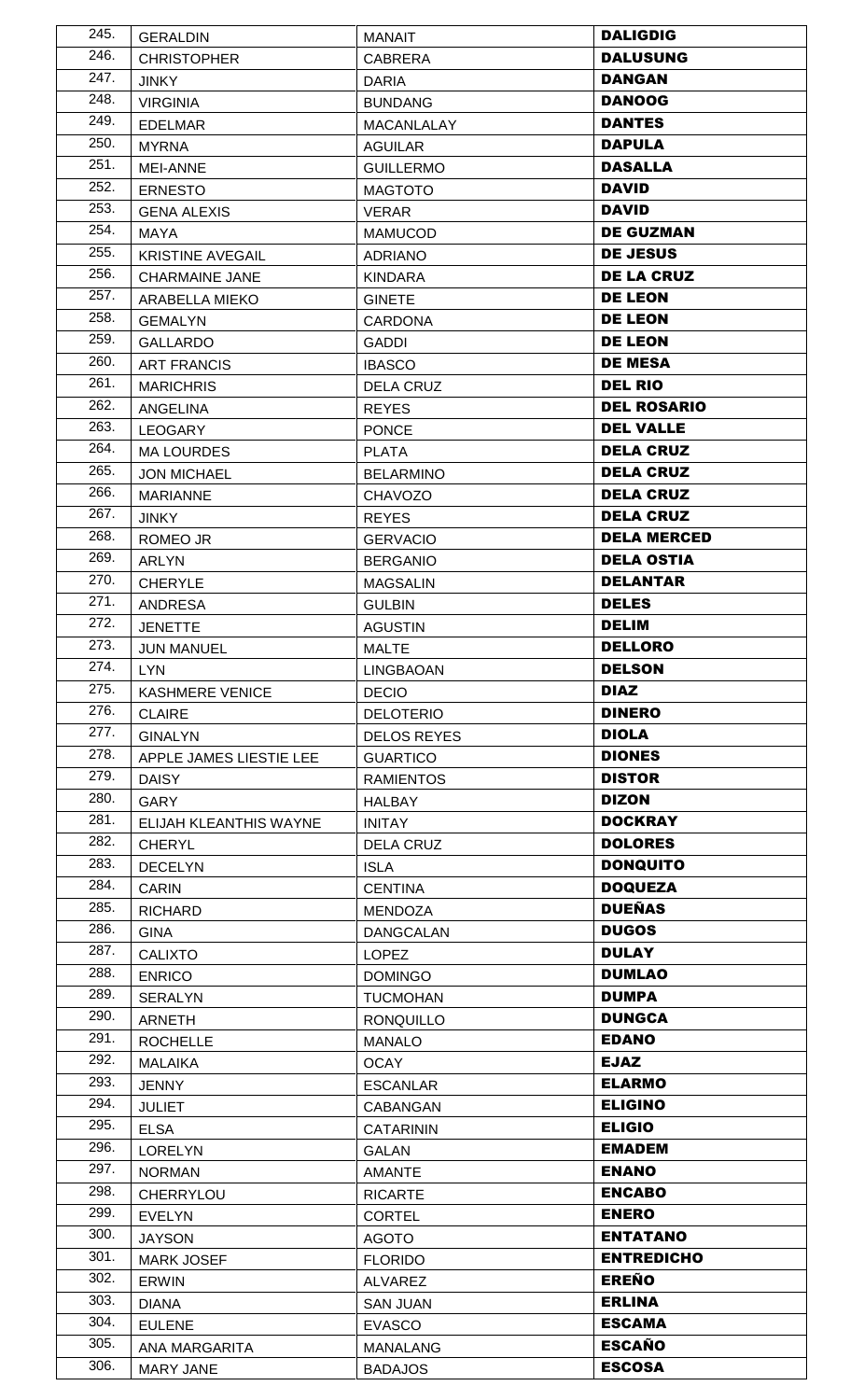| 307.              | <b>MARIBETH</b>        | DE MESA             | <b>ESMADE</b>         |
|-------------------|------------------------|---------------------|-----------------------|
| 308.              | <b>EMILDA</b>          | <b>DELGADO</b>      | <b>ESPINA</b>         |
| 309.              | <b>BENITA</b>          | <b>CADORNA</b>      | <b>ESPIRITU</b>       |
| 310.              | <b>JANINE GRACE</b>    | <b>MANUEL</b>       | <b>ESQUEJO</b>        |
| 311.              | <b>MYLEN</b>           | <b>LACORTE</b>      | <b>ESQUILONA</b>      |
| 312.              | <b>EDNA</b>            | <b>DELOS SANTOS</b> | <b>ESTANISLAO</b>     |
| 313.              | <b>MARIALUPE</b>       | <b>EPONG</b>        | <b>ESTOQUE</b>        |
| 314.              | <b>ALPHAMAI</b>        | <b>MORENO</b>       | <b>EULALIA</b>        |
| 315.              | <b>KIM TRISHA</b>      | <b>GASPAR</b>       | <b>FAJARDO</b>        |
| 316.              | <b>MICHAEL</b>         | <b>JUANANE</b>      | <b>FALLER</b>         |
| 317.              | <b>ALEX</b>            | <b>ORIA</b>         | <b>FARAON</b>         |
| 318.              | <b>MARIFI</b>          | <b>GRAVADOR</b>     | <b>FAUSTO</b>         |
| 319.              | <b>AMALIA</b>          | <b>ANGELES</b>      | <b>FAVORITO</b>       |
| $\overline{3}20.$ | <b>MARK</b>            | <b>OBRERO</b>       | <b>FERNANDEZ</b>      |
| 321.              | <b>EVELYN</b>          | <b>BACARIZA</b>     | <b>FERNANDO</b>       |
| 322.              | <b>RACHELLE</b>        | <b>ANDRADA</b>      | <b>FLORENDO</b>       |
| 323.              | <b>RUEL</b>            | <b>GRUTA</b>        | <b>FLORES</b>         |
| 324.              | <b>TIMOTHY JOSEPH</b>  | <b>PEDRENO</b>      | <b>FLORES</b>         |
| 325.              | <b>ARLEEN</b>          | <b>LABRADOR</b>     | <b>FLORESTA</b>       |
| 326.              | <b>LEONOR</b>          | DE PERALTA          | <b>FONTANILLA</b>     |
| 327.              | <b>VANESSA</b>         | QUEHAYCO            | <b>FRANCISCO</b>      |
| 328.              | <b>MARY GRACE</b>      | <b>PASCUAL</b>      | <b>FRANCISCO</b>      |
| 329.              | <b>ROSEMARIE</b>       | <b>LOPEZ</b>        | <b>FRIAS</b>          |
| 330.              | <b>JOSELITO</b>        | <b>BACHOCO</b>      | <b>FUA</b>            |
| 331.              | <b>ROQUE</b>           | <b>LACUESTA</b>     | <b>FULGAR</b>         |
| 332.              | <b>TRISTAN GABRIEL</b> | <b>BAUTISTA</b>     | <b>FUNG</b>           |
| 333.              | <b>JOVITA</b>          | <b>CABANBAN</b>     | <b>GABUAT</b>         |
| 334.              | <b>CARLITO JR</b>      | <b>DURWIN</b>       | <b>GACIAS</b>         |
| 335.              | <b>ANTONIO</b>         | <b>PANIS</b>        | <b>GADOGDOG</b>       |
| 336.              | <b>HONEYLYN</b>        | <b>ABEJO</b>        | <b>GAGATIGA</b>       |
| 337.              | <b>ROLANDO</b>         | <b>SERRANO</b>      | <b>GALANG</b>         |
| 338.              | <b>JIRAH LLYNE</b>     | <b>QUITALIG</b>     | <b>GALANG</b>         |
| 339.              | <b>FRANCIS</b>         | <b>MALICSE</b>      | <b>GALICIA</b>        |
| 340.              | <b>LORIE MAE</b>       | <b>COLIS</b>        | <b>GALLARDO</b>       |
| 341.              | <b>LETECIA</b>         | <b>CONSTANZA</b>    | <b>GAPOY</b>          |
| 342.              | <b>GIZELLE</b>         | <b>GIRON</b>        | <b>GARCIA</b>         |
| 343.              | JENA                   | <b>BOCOBO</b>       | <b>GARCIA</b>         |
| 344.              | <b>CHERYL</b>          | <b>MONTANEZ</b>     | <b>GARCIA</b>         |
| 345.              | <b>EMELITA</b>         | <b>TAMBANGCO</b>    | <b>GARCIA</b>         |
| 346.              | <b>CHERRIE ANN</b>     | <b>CLEMENTE</b>     | <b>GARCIA</b>         |
| 347.              | AMARA ANTONETTE MARIA  | <b>MONSERRATE</b>   | <b>GARRIDO</b>        |
| 348.              | <b>WINSTON</b>         | <b>AUSEMESTRE</b>   | <b>GASIS</b>          |
| 349.              | <b>JENALYN</b>         | <b>RIVAMONTE</b>    | <b>GAZEPIDIS</b>      |
| 350.              | <b>KRISTINE PHOEBE</b> | <b>BAÑEZ</b>        | <b>GAZMEN</b>         |
| 351.              | <b>MERCY</b>           | ALMAZAN             | <b>GENOVA</b>         |
| 352.              | <b>RONALDO</b>         | <b>SALTA</b>        | <b>GERONA</b>         |
| 353.              | <b>ELENA</b>           | <b>BOLOTAULO</b>    | <b>GHULOOM HAIDER</b> |
| 354.              | <b>CLAIRE MARIE</b>    | <b>GELISON</b>      | <b>GIL</b>            |
| 355.              | <b>ACHILLES TROY</b>   | <b>GALLOR</b>       | <b>GONZAGA</b>        |
| 356.              | <b>JESSICA</b>         | <b>CACULITAN</b>    | <b>GONZALES</b>       |
| 357.              | <b>GEMERITA</b>        | DE LEON             | <b>GONZALES</b>       |
| 358.              | <b>MARLYN JANET</b>    | <b>JUERA</b>        | <b>GOZON</b>          |
| 359.              | <b>MARIA CRISTINA</b>  | AVILA               | <b>GRAFIL</b>         |
| 360.              | <b>MARIAN</b>          | <b>GALLARDE</b>     | <b>GREGORIO</b>       |
| 361.              | <b>JANET</b>           | SABANDIJA           | <b>GUDIS</b>          |
| 362.              | <b>DORIS</b>           | <b>TAN</b>          | <b>GUECO</b>          |
| 363.              | <b>GINA</b>            | <b>MARIN</b>        | <b>GUERRERO</b>       |
| 364.              | <b>MERLINA</b>         | <b>TALOSIG</b>      | <b>GUINO</b>          |
| 365.              | <b>ELICAR</b>          | <b>ANTONIO</b>      | <b>GULENG</b>         |
| 366.              | <b>EMELITA</b>         | <b>MORADA</b>       | <b>GUTIERREZ</b>      |
| 367.              | <b>RUEL</b>            | <b>UNDAG</b>        | <b>GUTIERREZ</b>      |
| 368.              | <b>JOCELYN</b>         | <b>ORLINA</b>       | <b>GUTIERREZ</b>      |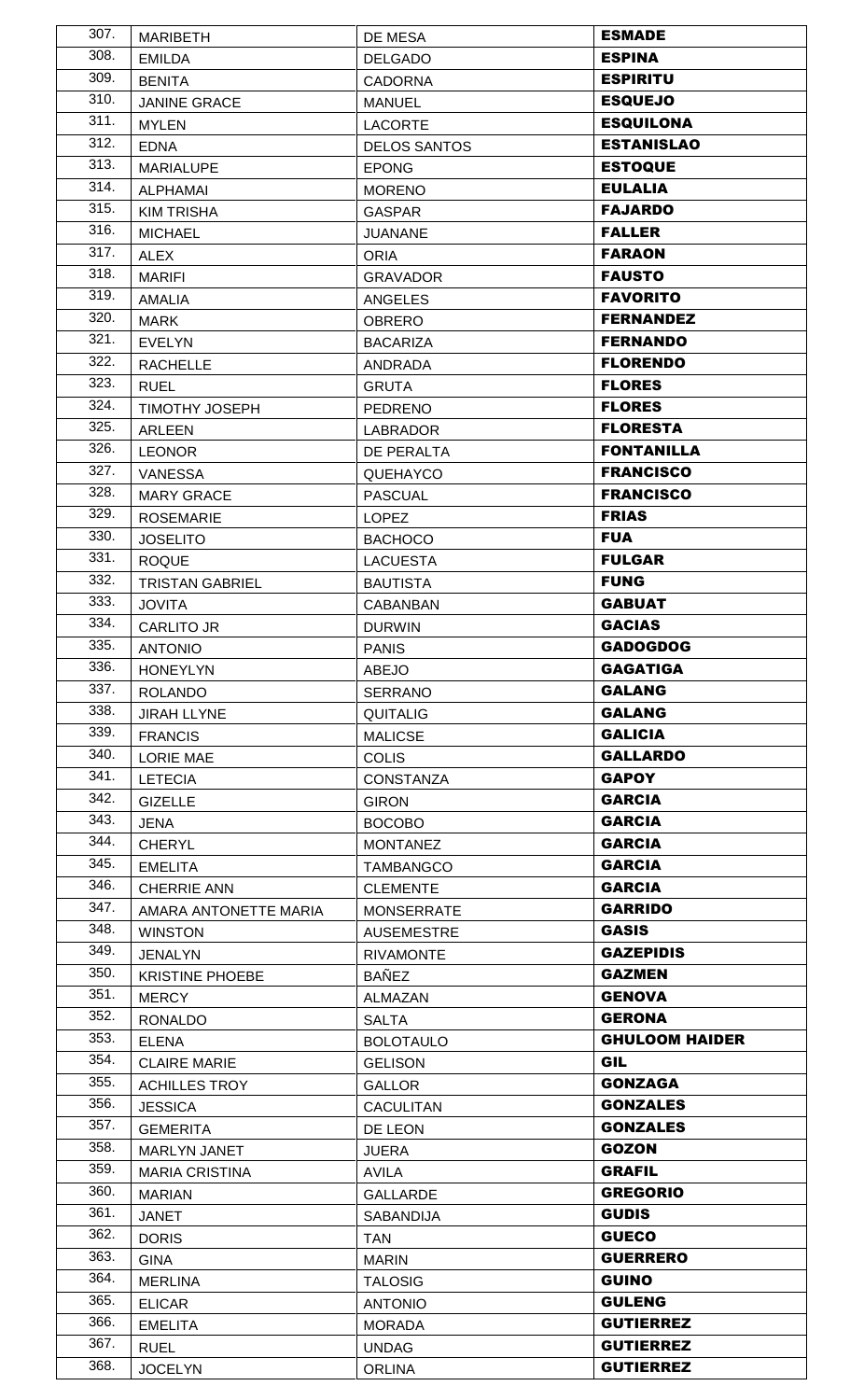| 369. | <b>MARICEL</b>                  | <b>PONTANAL</b>                      | <b>HAMELINK</b>                 |
|------|---------------------------------|--------------------------------------|---------------------------------|
| 370. | <b>ALEXANDER</b>                | <b>FLORES</b>                        | <b>HANOPOL</b>                  |
| 371. | <b>GLENDA</b>                   | <b>MIAN</b>                          | <b>HECHANOVA</b>                |
| 372. | <b>SHERYL</b>                   | <b>GUANZON</b>                       | <b>HERRERA</b>                  |
| 373. | <b>MELODY</b>                   | <b>GRAJO</b>                         | <b>HIPOLITO</b>                 |
| 374. | <b>BONIFACIO JR</b>             | <b>TORRES</b>                        | <b>HIPOLITO</b>                 |
| 375. | <b>CHRISTIAN</b>                | <b>CABIAO</b>                        | <b>HISOLA</b>                   |
| 376. | <b>RANDY</b>                    | <b>BASA</b>                          | <b>IBAY</b>                     |
| 377. | <b>JOSEPHINE</b>                | <b>DURO</b>                          | <b>ILAGAN</b>                   |
| 378. | <b>LOREFE</b>                   | LAYAOG                               | <b>INDINO</b>                   |
| 379. | AAYAN MOOSA                     | <b>MACABIT</b>                       | <b>IQBAL</b>                    |
| 380. | <b>MERLY</b>                    | ABALAIN                              | <b>ISIDRO</b>                   |
| 381. | <b>DANN KHALID</b>              | <b>GIRON</b>                         | <b>ISIDRO</b>                   |
| 382. | <b>JUDE CLARRISSE</b>           | <b>AVILA</b>                         | <b>JABIL</b>                    |
| 383. | <b>REYMARK</b>                  | <b>PARAGAS</b>                       | <b>JACINTO</b>                  |
| 384. | <b>LORIN</b>                    | <b>NAZARENO</b>                      | <b>JACINTO</b>                  |
| 385. | <b>VERLYN</b>                   | <b>CAPUNAN</b>                       | <b>JALAPADAN</b>                |
| 386. | ROCELVI EZRA                    | <b>ASERON</b>                        | <b>J-CHAVEZ</b>                 |
| 387. | <b>ALOJA</b>                    | <b>DRIZ</b>                          | <b>JIMENEZ</b>                  |
| 388. | <b>NERRY ROSE</b>               | <b>LOMIBAO</b>                       | <b>JIMENEZ</b>                  |
| 389. | <b>ROMEL</b>                    | <b>BERNAL</b>                        | <b>JIMENEZ</b>                  |
| 390. | <b>CHRISTIAN</b>                | <b>DAVID</b>                         | <b>JIMENEZ</b>                  |
| 391. | <b>ANNALIZA</b>                 | <b>DUBLIN</b>                        | <b>JOLLOSO</b>                  |
| 392. | <b>MALUZ</b>                    | CATALOCTOCAN                         | <b>JORDAN</b>                   |
| 393. | ANNIE                           | <b>WAYNO</b>                         | <b>JOSE</b>                     |
| 394. | <b>NESTOR</b>                   | <b>LIYON</b>                         | <b>JUMAO-AS</b>                 |
| 395. | ADAM JAMES                      | ARENDON                              | <b>JURKOWSKI</b>                |
| 396. | <b>RONALYN</b>                  | <b>CASTRO</b>                        | <b>KADAVAN</b>                  |
| 397. | <b>MONDRIA</b>                  | <b>GUINTA</b>                        | <b>KALI</b>                     |
| 398. | <b>BAIKONG</b>                  | <b>MUHIDIN</b>                       | <b>KALON</b>                    |
| 399. | <b>NOR-APIKA</b>                | <b>BUNSAG</b>                        | <b>KENSON</b>                   |
| 400. |                                 |                                      | LABRA                           |
|      |                                 |                                      |                                 |
| 401. | <b>VIRGENIA</b>                 | <b>MAGDADARO</b>                     |                                 |
| 402. | FEMIE CLARENCE                  | <b>MIGUEL</b>                        | <b>LABRADOR</b>                 |
| 403. | <b>RECHEL</b>                   | <b>MORCO</b>                         | <b>LACHAMA</b>                  |
| 404. | <b>RAY</b>                      | <b>DESCALLAR</b>                     | <b>LACSI</b>                    |
| 405. | <b>RITZCHE BRYAN</b>            | <b>RAZONABLE</b>                     | <b>LADAGA</b><br><b>LADINES</b> |
| 406. | <b>VIRGINIA</b>                 | <b>VALDREZ</b>                       | <b>LAGUARDIA</b>                |
| 407. | <b>ERWIN</b>                    | <b>JERESANO</b>                      | <b>LAGUARDIA</b>                |
| 408. | <b>MARCELA</b>                  | CORNEL                               | <b>LAMPA</b>                    |
| 409. | <b>BAINIA</b>                   | <b>DRA</b><br><b>ESPIRITU</b>        | <b>LANG-AYAN</b>                |
| 410. | <b>ORENIA</b>                   |                                      | <b>LAÑOHAN</b>                  |
| 411. | <b>RHODA</b><br><b>MICHELLE</b> | <b>ESPARTERO</b><br><b>ALMINCION</b> | <b>LAURESTA</b>                 |
| 412. | <b>EDGAR</b>                    | <b>SANTOS</b>                        | <b>LAVARIAS</b>                 |
| 413. | <b>TINA</b>                     | <b>FAJARDO</b>                       | <b>LAWAS</b>                    |
| 414. | <b>RENEMIR</b>                  | <b>MENDOZA</b>                       | <b>LAYOSO</b>                   |
| 415. | <b>IRENE</b>                    | <b>ENRIQUEZ</b>                      | <b>LEGASPI</b>                  |
| 416. | <b>DINA</b>                     | <b>BARUNDIA</b>                      | <b>LEGASPI</b>                  |
| 417. |                                 | <b>BIRAO</b>                         | <b>LEONES</b>                   |
| 418. | <b>ROWENA</b><br><b>ALMA</b>    | <b>MENDOZA</b>                       | <b>LEONIDAS</b>                 |
| 419. | <b>ROSLYN</b>                   | <b>CARUM</b>                         | <b>LEYSA</b>                    |
| 420. | <b>KYLIE JANE</b>               | <b>VILLAN</b>                        | <b>LIGAN</b>                    |
| 421. | <b>NORILYN</b>                  | <b>SUAREZ</b>                        | LIM                             |
| 422. | <b>MARILYN</b>                  | <b>LABARINTO</b>                     | <b>LIMOS</b>                    |
| 423. | <b>MYRTHEL</b>                  | <b>GUTANG</b>                        | <b>LIMPANGOG</b>                |
| 424. | <b>JOANN</b>                    | DELA PEÑA                            | <b>LINDOG</b>                   |
| 425. | <b>GENEVE</b>                   | <b>HABANA</b>                        | <b>LLABORE</b>                  |
| 426. | RIA FE DOROTHY                  | <b>MANALANG</b>                      | <b>LLENADO</b>                  |
| 427. | MARY NERIE JOY                  | <b>PATENO</b>                        | <b>LLENTADA</b>                 |
| 428. | <b>ALVIN</b>                    | <b>ORDONO</b>                        | <b>LOMBOY</b>                   |
| 429. | <b>ROLANDO</b>                  | <b>ARINO</b>                         | <b>LOPEZ</b>                    |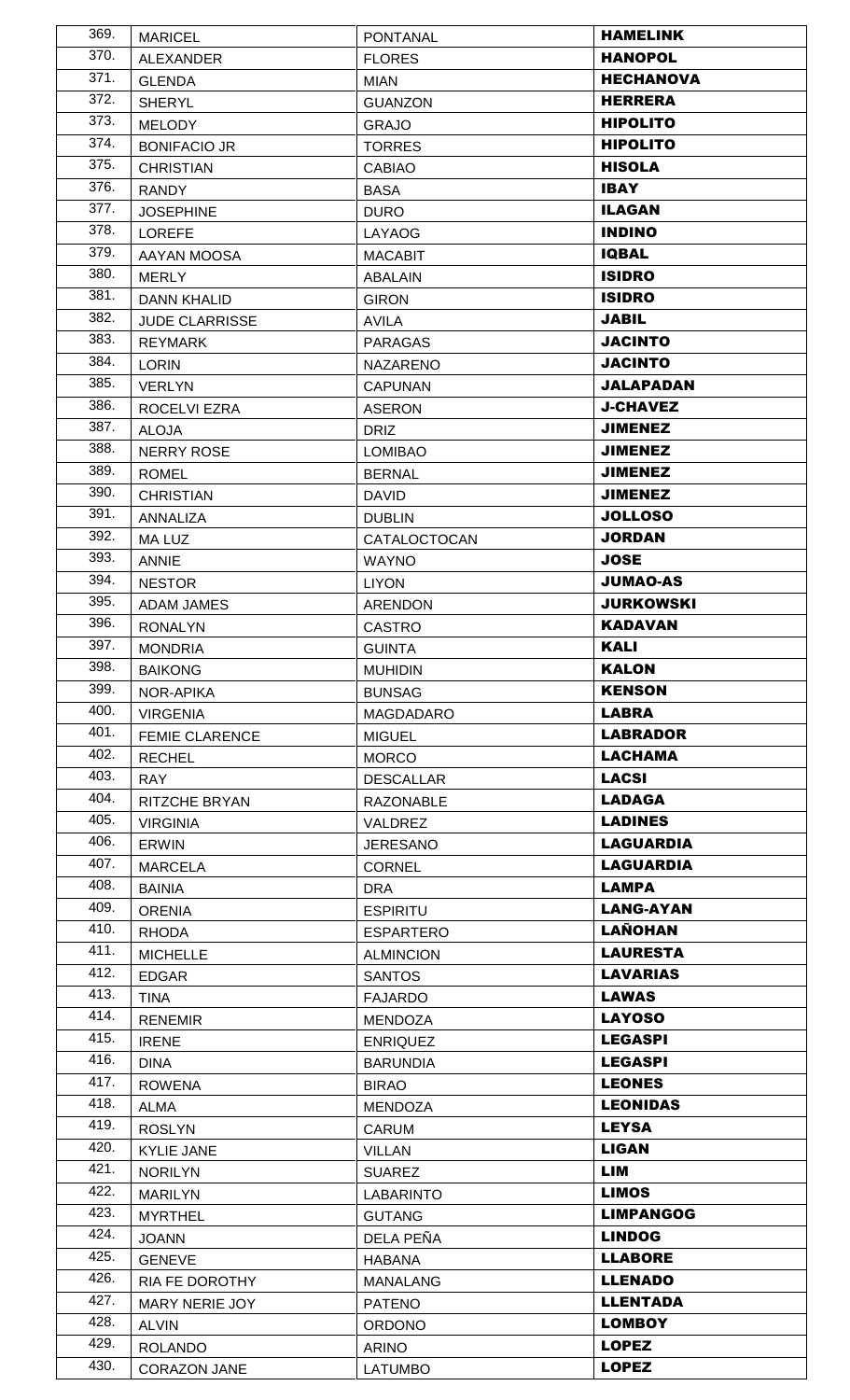| 431. | <b>BENIDICTO</b>         | <b>URGELLES</b>   | <b>LOPEZ</b>       |
|------|--------------------------|-------------------|--------------------|
| 432. | <b>RITA</b>              | <b>SOLIDARIOS</b> | <b>LOREJO</b>      |
| 433. | <b>LIBERTY</b>           | <b>SORIA</b>      | <b>LOTOC</b>       |
| 434. | ONESIMO JR.              | <b>MANUALES</b>   | <b>LUAREZ</b>      |
| 435. | <b>EXCEL</b>             | <b>SOLIJON</b>    | <b>LUNA</b>        |
| 436. | <b>ROWENA</b>            | DE PEDRO          | <b>MABINIS</b>     |
| 437. | <b>ROIE JOSHUA MIER</b>  | <b>MERCADO</b>    | <b>MABUTI</b>      |
| 438. | <b>VICKY</b>             | <b>DELADIA</b>    | <b>MACABENTA</b>   |
| 439. | <b>ERLINDA</b>           | <b>LOBETE</b>     | <b>MACASO</b>      |
| 440. | <b>RAUL</b>              | <b>MORALES</b>    | <b>MACATANGAY</b>  |
| 441. | <b>JECEBEL</b>           | <b>CASTILLO</b>   | <b>MACMAC</b>      |
| 442. | LUZVIMINDA               | <b>MANUEL</b>     | <b>MADELA</b>      |
| 443. | <b>HENNY</b>             | <b>CAPINIG</b>    | <b>MADERA</b>      |
| 444. | <b>MARK CHRISTOPHER</b>  | YGAÑA             | <b>MADRID</b>      |
| 445. | <b>RYAN</b>              | <b>JOSE</b>       | <b>MAESTRO</b>     |
| 446. | <b>JEFFREY</b>           | <b>GASPAR</b>     | <b>MAGDARAOG</b>   |
| 447. | <b>NORIETA</b>           | <b>MAGBASA</b>    | <b>MAGDIPIG</b>    |
| 448. | <b>SARAH</b>             | <b>MORAL</b>      | <b>MAGSINO</b>     |
| 449. | <b>GINA</b>              | <b>BALBUENA</b>   | <b>MAGSISI</b>     |
| 450. | MA. MELY                 | KO                | <b>MAHILUM</b>     |
| 451. | <b>JENNIFER</b>          | <b>BASIG</b>      | <b>MALASAGA</b>    |
| 452. | <b>MARIAE ANTOINETTE</b> | <b>NIOG</b>       | <b>MALLARI</b>     |
| 453. | <b>JAY</b>               | <b>MACAPAGAL</b>  | <b>MALONZO</b>     |
| 454. | <b>IMELDA</b>            | <b>JURADA</b>     | <b>MAMARION</b>    |
| 455. | <b>MA MARINA</b>         | <b>TABAN</b>      | <b>MAMASIG</b>     |
| 456. | <b>CHINKY DEE</b>        | <b>GAYAGOY</b>    | <b>MANACHO</b>     |
| 457. | <b>RISSA</b>             | <b>RIVERA</b>     | <b>MANACMUL</b>    |
| 458. | <b>ROBERTO JR</b>        | <b>DELA CRUZ</b>  | <b>MANANSALA</b>   |
| 459. | <b>ROLITA</b>            | <b>PALGUE</b>     | <b>MANDIN</b>      |
| 460. | <b>OFELIA</b>            | <b>ESTABILLO</b>  | <b>MANIO</b>       |
| 461. | <b>JESUS</b>             | <b>ESPIRITU</b>   | <b>MAÑOSCA</b>     |
| 462. | <b>FLORDELIZA</b>        | <b>MOLLEJON</b>   | <b>MAÑOZO</b>      |
| 463. | <b>ANALIE</b>            | <b>SALVADOR</b>   | <b>MANUEL</b>      |
| 464. | <b>IMNAS</b>             | <b>PORTIN</b>     | <b>MANUNGGAY</b>   |
| 465. | <b>JEROSALYN</b>         | DE LA CRUZ        | <b>MAPE</b>        |
| 466. | <b>AVELYN</b>            | <b>MARTINEZ</b>   | <b>MARANAN</b>     |
| 467. | <b>MELANE</b>            | <b>DECHOSA</b>    | <b>MARAÑON</b>     |
| 468. | <b>HENRY</b>             | <b>LINTAG</b>     | <b>MARASIGAN</b>   |
| 469. | <b>CARMELITA</b>         | <b>BALIGOD</b>    | <b>MARASIGAN</b>   |
| 470. | <b>ASUNCION</b>          | <b>MACATANGAY</b> | <b>MARASIGAN</b>   |
| 471. | <b>NAREN</b>             | <b>PAJARILLO</b>  | <b>MARIANO</b>     |
| 472. | <b>HELEN</b>             | <b>MURPHY</b>     | <b>MARQUEZ</b>     |
| 473. | <b>MARIA MILAGROSA</b>   | <b>OCAMPO</b>     | <b>MARTIN</b>      |
| 474. | <b>OFELIA</b>            | <b>CORPUZ</b>     | <b>MARTINEZ</b>    |
| 475. | <b>CHARLIE</b>           | <b>LANDIO</b>     | <b>MASAMLOC</b>    |
| 476. | <b>LEANNE MAE</b>        | AMARILLA          | <b>MASEPEQUEÑA</b> |
| 477. | <b>AMIE LOU</b>          | <b>YABES</b>      | <b>MATA</b>        |
| 478. | <b>JULIE ANN</b>         | <b>ESPOSO</b>     | <b>MATEO</b>       |
| 479. | <b>JULIE</b>             | <b>BAUTISTA</b>   | <b>MATEO</b>       |
| 480. | ANABELLE                 | <b>MOGAT</b>      | <b>MATIAS</b>      |
| 481. | DIANA RUTH               | <b>VALDEZ</b>     | <b>MATURAN</b>     |
| 482. | <b>GLENDA</b>            | <b>MAGPUSAO</b>   | <b>MEDEZ</b>       |
| 483. | <b>JOHN PATRICK</b>      | <b>LOMBOY</b>     | <b>MEDINA</b>      |
| 484. | <b>MADONNA</b>           | <b>MARBIBI</b>    | <b>MENDEZ</b>      |
| 485. | <b>MALOU</b>             | <b>GAYOSO</b>     | <b>MENDIA</b>      |
| 486. | <b>SOCORRO</b>           | <b>GATCHALIAN</b> | <b>MENDOZA</b>     |
| 487. | <b>MARILOU</b>           | <b>ABANTE</b>     | <b>MENDOZA</b>     |
| 488. | <b>ARLYN</b>             | <b>AGUSTIN</b>    | <b>MENESES</b>     |
| 489. | <b>JOAN</b>              | <b>BACALSO</b>    | <b>MERLAN</b>      |
| 490. | <b>NEYCO ABIGAIL</b>     | CRUZ              | <b>MICLAT</b>      |
| 491. | <b>EDGARDO</b>           | <b>ROSARIO</b>    | <b>MILLARE</b>     |
| 492. | <b>NECITAS</b>           | DE LEON           | <b>MIRAS</b>       |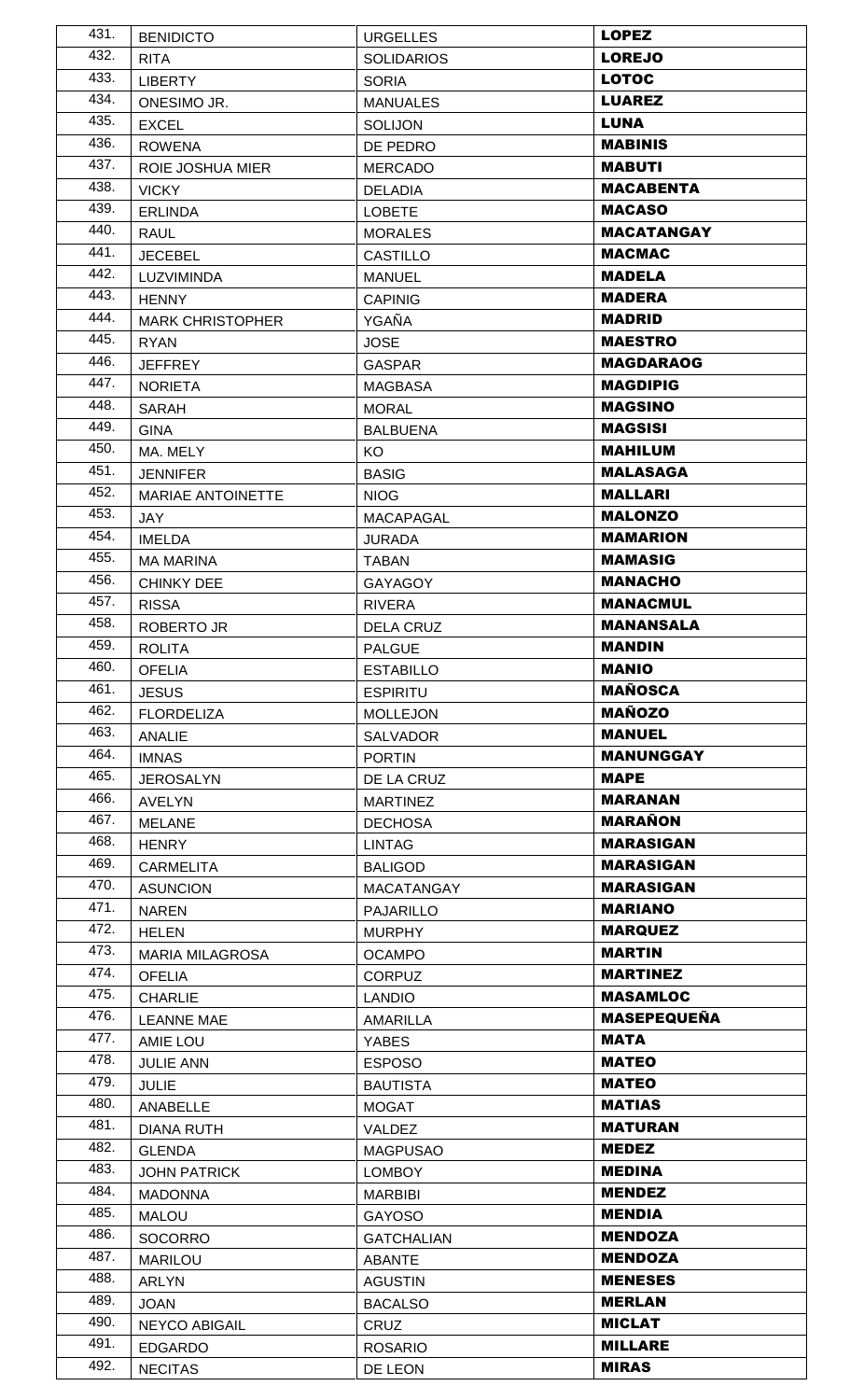| 493. | <b>MAHALLA CRISTY</b> | BOX.               | <b>MIRAVITE</b>   |
|------|-----------------------|--------------------|-------------------|
| 494. | <b>ROSABEL</b>        | <b>EBAJO</b>       | <b>MOCORRO</b>    |
| 495. | ANNALIZA              | <b>MORONG</b>      | <b>MOJADO</b>     |
| 496. | <b>LINCOLN RAF</b>    | <b>TORRIZO</b>     | <b>MOLDEZ</b>     |
| 497. | <b>ROWENA</b>         | YAGYAGEN           | <b>MONDATA</b>    |
| 498. | <b>HEIDE MAE</b>      | <b>HAMANDRE</b>    | <b>MONES</b>      |
| 499. | <b>ANGGIE</b>         | <b>DEMAPANAG</b>   | <b>MONTAÑA</b>    |
| 500. | <b>VANIA NATHALIE</b> | <b>PRAJES</b>      | <b>MONTEJO</b>    |
| 501. | <b>VIRGILIO JR.</b>   | <b>LONGAKIT</b>    | <b>MONTEROLA</b>  |
| 502. | <b>RUBY ANNA</b>      | VILLANUEVA         | <b>MONTESA</b>    |
| 503. | EZRA                  | <b>PAREJA</b>      | <b>MORANDARTE</b> |
| 504. | <b>JANNETTE</b>       | <b>RARUGAL</b>     | <b>MORERA</b>     |
| 505. | <b>HANIYA</b>         | <b>MAMALUMPONG</b> | <b>MORSAL</b>     |
| 506. | <b>JOCELYN</b>        | <b>BARA</b>        | <b>MUKARANI</b>   |
| 507. | <b>JANETT</b>         | <b>MUSNI</b>       | <b>MULI</b>       |
| 508. | <b>NESTOR</b>         | <b>BONIFACIO</b>   | <b>MUSNI</b>      |
| 509. | <b>ROSALIE</b>        | <b>CABOYOC</b>     | <b>MUTUC</b>      |
| 510. | <b>AARON GADDIEL</b>  | <b>PALAGANAS</b>   | <b>NACES</b>      |
| 511. | <b>REESE SAMANTHA</b> | <b>PALAGANAS</b>   | <b>NACES</b>      |
| 512. | <b>MARY GRACE</b>     | <b>PALAGANAS</b>   | <b>NACES</b>      |
| 513. | <b>JOSE</b>           | <b>FANDAGANI</b>   | <b>NALUIS</b>     |
| 514. | <b>MELLANIE</b>       | <b>NUÑEZ</b>       | <b>NARCISO</b>    |
| 515. | <b>GYDABELLE</b>      | <b>BAGNI</b>       | <b>NAVAL</b>      |
| 516. | <b>ULDARICO</b>       | <b>VILLANUEVA</b>  | <b>NAVARRA</b>    |
| 517. | <b>MARINEL</b>        | <b>SAGUINSIN</b>   | <b>NAVAS</b>      |
| 518. | <b>RONILO</b>         | <b>GARDOSE</b>     | <b>NICOLAS</b>    |
| 519. | <b>JONA</b>           | <b>GAVIOLA</b>     | <b>NITRO</b>      |
| 520. | <b>ESTRELLITA</b>     | <b>JIMENEZ</b>     | <b>NOCON</b>      |
| 521. | <b>IRYN</b>           | <b>BARELA</b>      | <b>NOMAN</b>      |
| 522. | <b>ELIZABETH</b>      | <b>ASIS</b>        | <b>NORONHA</b>    |
| 523. | <b>AVA MARIE</b>      | <b>PERONILLA</b>   | <b>NOUH</b>       |
| 524. | <b>GRACE</b>          | PANLAQUE           | <b>NOVAL</b>      |
| 525. | <b>LIZZA</b>          | <b>LEGATA</b>      | <b>NOVALES</b>    |
| 526. | <b>MATHIEU SELIM</b>  | <b>BENITEZ</b>     | <b>NSEIR</b>      |
| 527. | <b>LUCELLE</b>        | <b>GOLORAN</b>     | <b>NUZON</b>      |
| 528. | <b>FELOMINO</b>       | CARMELO            | <b>OBENARIO</b>   |
| 529. | <b>DOREN</b>          | <b>ALMOGUERA</b>   | <b>OBERO</b>      |
| 530. | <b>RECHIL</b>         | <b>CABANLIT</b>    | <b>OBSIOMA</b>    |
| 531. | <b>FRITZ GERALD</b>   | <b>SUMUCAD</b>     | <b>OCAMPO</b>     |
| 532. | <b>RESIE</b>          | <b>LAUS</b>        | <b>OCAMPO</b>     |
| 533. | <b>MARIETA</b>        | <b>BATINO</b>      | <b>OCAMPO</b>     |
| 534. | MABELL DESERIE        | <b>VENTURINA</b>   | <b>OCAY</b>       |
| 535. | <b>FRANCIS</b>        | <b>RUBI</b>        | <b>OCHOA</b>      |
| 536. | <b>JAIME</b>          | <b>TORRES</b>      | <b>OCLARINO</b>   |
| 537. | <b>ROWENA</b>         | LAYAGUE            | <b>OCLARIT</b>    |
| 538. | <b>JASMIN</b>         | <b>ROLDAN</b>      | <b>OCZON</b>      |
| 539. | <b>DIANA DURVIN</b>   | <b>MADELO</b>      | <b>OLAIVAR</b>    |
| 540. | <b>ARIEL</b>          | <b>NEPOMUCENO</b>  | <b>OLIQUIANO</b>  |
| 541. | <b>NOIME</b>          | <b>BAQUILAR</b>    | <b>OLISCO</b>     |
| 542. | MARY JOY              | <b>LOVETOS</b>     | <b>OMAQUE</b>     |
| 543. | <b>ZAVIER CAL</b>     | <b>LOPEZ</b>       | <b>ORJALIZA</b>   |
| 544. | <b>EMERSON</b>        | <b>PLUMA</b>       | <b>ORQUIA</b>     |
| 545. | <b>WENDY</b>          | <b>ESPIRITU</b>    | <b>ORTIZ</b>      |
| 546. | <b>ANNA MAE</b>       | <b>BATASIN</b>     | <b>OWANO</b>      |
| 547. | <b>BENJAMIN JR</b>    | <b>BARROZO</b>     | <b>PACHECO</b>    |
| 548. | <b>AXEL FRANCIS</b>   | <b>ORTIZ</b>       | <b>PACHECO</b>    |
| 549. | <b>CRISTINA</b>       | MAMAED             | <b>PADRID</b>     |
| 550. | <b>GLICERIA</b>       | <b>ECIJA</b>       | <b>PADULLO</b>    |
| 551. | ANABEL                | DE LOS REYES       | <b>PAGHUNASAN</b> |
| 552. | <b>TERESA</b>         | <b>BUNCAL</b>      | <b>PAGOTA</b>     |
| 553. | LORIE                 | <b>DUBLIN</b>      | <b>PAGUNTALAN</b> |
| 554. | <b>STEPHANIE</b>      | SUMAGAYSAY         | <b>PALACIOS</b>   |
|      |                       |                    |                   |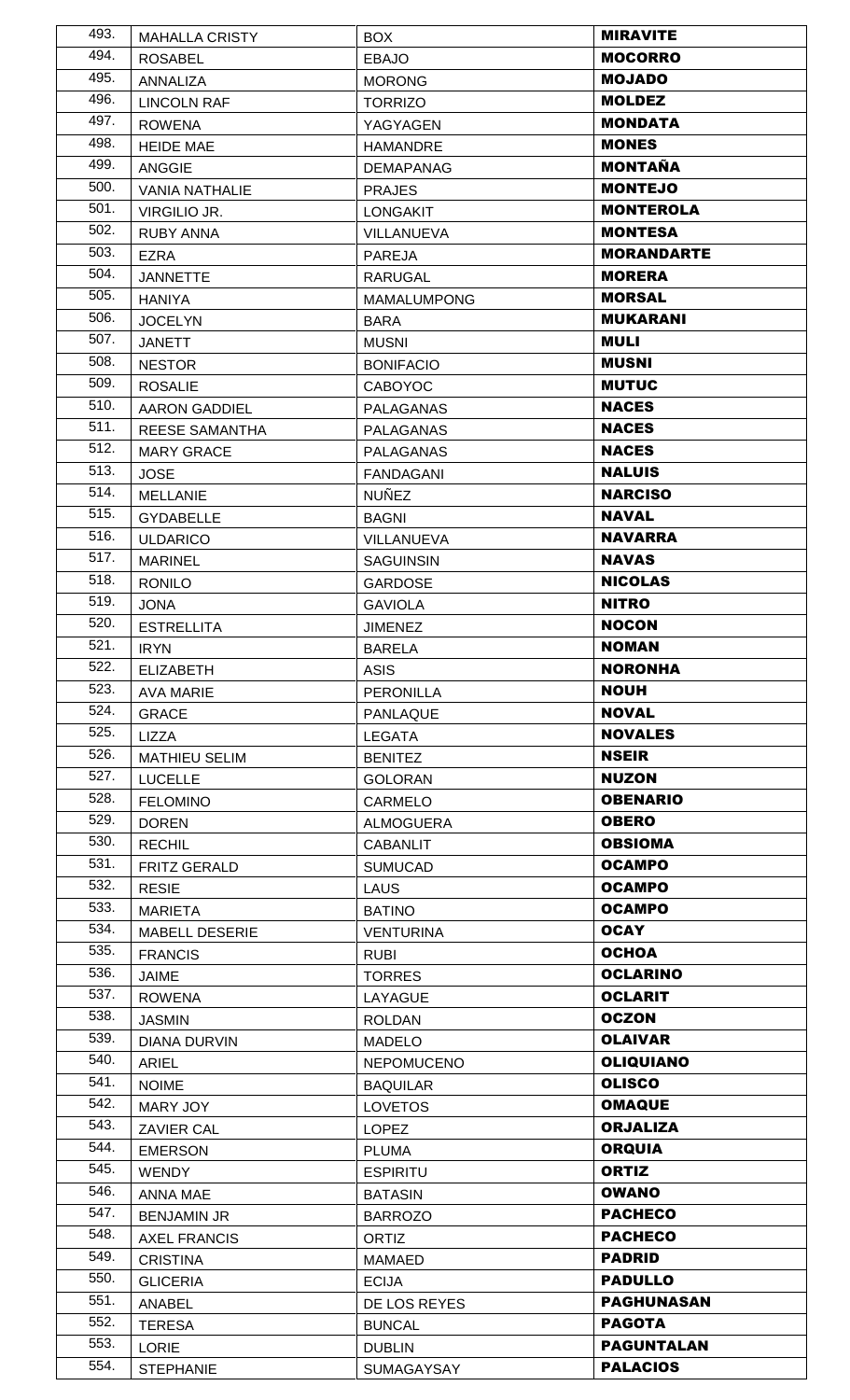|              | <b>DONITA</b>                    | <b>DELA CRUZ</b>                  | <b>PALATTAO</b>              |
|--------------|----------------------------------|-----------------------------------|------------------------------|
| 556.         | <b>VINCENT</b>                   | <b>SACARES</b>                    | <b>PALCES</b>                |
| 557.         | <b>JUNAR</b>                     | <b>MADIA</b>                      | <b>PAMFILO</b>               |
| 558.         | <b>NICANOR</b>                   | <b>VASQUEZ</b>                    | <b>PANIS</b>                 |
| 559.         | <b>PELITA</b>                    | <b>CATAN</b>                      | <b>PANUNCIO</b>              |
| 560.         | <b>RICKY</b>                     | <b>GREGORIO</b>                   | <b>PARAGAS</b>               |
| 561.         | <b>WILSON</b>                    | <b>DELA CRUZ</b>                  | <b>PARAISO</b>               |
| 562.         | <b>NOELYN</b>                    | <b>GABRIEL</b>                    | <b>PARCON</b>                |
| 563.         | <b>EMMA</b>                      | <b>SUACILLO</b>                   | <b>PARI-AN</b>               |
| 564.         | <b>LIZA</b>                      | <b>AMADO</b>                      | <b>PARILLA</b>               |
| 565.         | <b>JORGE</b>                     | <b>RIOFLORIDO</b>                 | <b>PARREÑO</b>               |
| 566.         | <b>ARCELY</b>                    | <b>MAYO</b>                       | <b>PASAG</b>                 |
| 567.         | LEILANI                          | <b>EMPEÑO</b>                     | <b>PASCO</b>                 |
| 568.         | <b>CHRISTOPHER</b>               | <b>CASTILLO</b>                   | <b>PASCUA</b>                |
| 569.         | <b>HELEN</b>                     | <b>NALCOT</b>                     | <b>PASCUA</b>                |
| 570.         | <b>ERNEST JASMINE</b>            | <b>DORADO</b>                     | <b>PASCUAL</b>               |
| 571.         | <b>AILEEN</b>                    | <b>RUFO</b>                       | <b>PASICOLAN</b>             |
| 572.         | <b>GINA</b>                      | <b>SAPO</b>                       | <b>PATTWELL</b>              |
| 573.         | <b>CHEREVIE</b>                  | <b>TUGADO</b>                     | <b>PAUNON</b>                |
| 574.         | <b>MARIA MELIZZA</b>             | <b>DUPAYA</b>                     | <b>PECUNDO</b>               |
| 575.         | <b>GINALYN</b>                   | <b>BARING</b>                     | <b>PEDROSA</b>               |
| 576.         | <b>JOSE SALVADOR</b>             | <b>RAMOS</b>                      | <b>PEJI</b>                  |
| 577.         | <b>AILYN</b>                     | DE AROZ                           | <b>PELIGONES</b>             |
| 578.         | <b>EDEN</b>                      | <b>TORCELINO</b>                  | <b>PELONI</b>                |
| 579.         | <b>MEFAITH</b>                   | <b>VILLARIAS</b>                  | <b>PELOTOS</b>               |
| 580.         | <b>ROCHELLE</b>                  | <b>CASTILLEJOS</b>                | <b>PENAFLOR</b>              |
| 581.         | <b>MANUEL III</b>                | <b>PANAWAN</b>                    | <b>PEREZ</b>                 |
| 582.         | <b>ORLAND</b>                    | <b>CALIMBAS</b>                   | <b>PEREZ</b>                 |
| 583.         | <b>MARIDOL</b>                   | <b>RAMOS</b>                      | <b>PERIA</b>                 |
| 584.         | <b>ELMER VICTOR</b>              | <b>TIMTIM</b>                     | <b>PESADO</b>                |
| 585.         | <b>ZENAIDA</b>                   | <b>AGNILA</b>                     | <b>PESCOZO</b>               |
| 586.         | <b>NORAIMA</b>                   | <b>UGCA</b>                       | <b>PIANG</b>                 |
| 587.         | <b>MARILYN</b>                   | <b>PEREZ</b>                      | <b>PIDO</b>                  |
| 588.         | <b>CECILIA</b>                   | <b>CONSIGNA</b>                   | <b>PIEDRABLANCA</b>          |
| 589.         | <b>BERNADETTE BIANCA</b>         | <b>ROBREGADO</b>                  | <b>PILOQUERO</b>             |
| 590.         | <b>FORTUNATO</b>                 | VALERA                            | <b>PILORIN</b>               |
| 591.         | LIRA                             | LAGRANA                           | <b>PILPIL</b>                |
| 592.         |                                  |                                   |                              |
|              |                                  |                                   |                              |
| 593.         | <b>ERICA</b>                     | <b>PATENGO</b>                    | <b>PINDA</b>                 |
|              | <b>ROSALIE</b>                   | <b>PASOK</b>                      | <b>PIZAÑA</b>                |
| 594.         | <b>CHARLES NOAH</b>              | <b>DASUGO</b>                     | <b>PLAZA</b>                 |
| 595.         | FE.                              | <b>MIRAMONTE</b>                  | <b>POLISTICO</b>             |
| 596.         | <b>ERLINDA</b>                   | <b>DAVID</b>                      | <b>PONCE</b>                 |
| 597.         | RONILA MITCHEL                   | <b>PAMPILO</b>                    | <b>POTESTAS</b>              |
| 598.<br>599. | <b>MAE ASTRID</b>                | <b>CAJURAO</b>                    | <b>POTICAR</b>               |
|              | SALDY                            | <b>DIOQUINO</b>                   | <b>PRIETO</b>                |
| 600.<br>601. | <b>PEARL</b>                     | <b>LEQUIGAN</b>                   | <b>PUERTO</b>                |
|              | <b>WILSON</b>                    | <b>TOLEDO</b>                     | <b>PUGEDA</b>                |
| 602.         | <b>MARIE FE</b>                  | <b>MONTEALEGRE</b>                | <b>PUSOD</b>                 |
| 603.         | <b>JACOB ALLYS</b>               | <b>DELA ROSA</b>                  | <b>QUIAMBAO</b>              |
| 604.         | <b>RUBY</b>                      | <b>HOBAYAN</b>                    | <b>QUILARIO</b>              |
| 605.         | <b>FLORIFE</b>                   | <b>GADIAZA</b>                    | <b>QUIMING</b>               |
| 606.         | <b>SATORNINO</b>                 | <b>NECERIO</b>                    | <b>QUINTAL</b>               |
| 607.         | <b>IRENE</b>                     | <b>LACUSTA</b>                    | <b>QUIZZAGAN</b>             |
| 608.         | <b>GLORIA</b>                    | <b>SABILLON</b>                   | <b>RABADON</b>               |
| 609.         | PHILLIP CEZAR                    | SALUTILLO                         | <b>RABAYA</b>                |
| 610.         | <b>CYRIL</b>                     | <b>MERCADO</b>                    | <b>RAFISORA</b>              |
| 611.         | JOHN CHRISTOPHER                 | <b>DELA ROSA</b>                  | <b>RAMAT</b>                 |
| 612.         | <b>ISABEL</b>                    | <b>CUASAY</b>                     | <b>RAMIREZ</b>               |
| 613.         | <b>IRENE</b>                     |                                   | <b>RAMIREZ</b>               |
| 614.         | <b>JENALYN</b>                   | <b>PUSE</b>                       | <b>RAMOS</b>                 |
| 615.<br>616. | <b>YOLANDA</b><br><b>DESIREE</b> | <b>CONCEPCION</b><br><b>BUGAY</b> | <b>RAMOS</b><br><b>RAMOS</b> |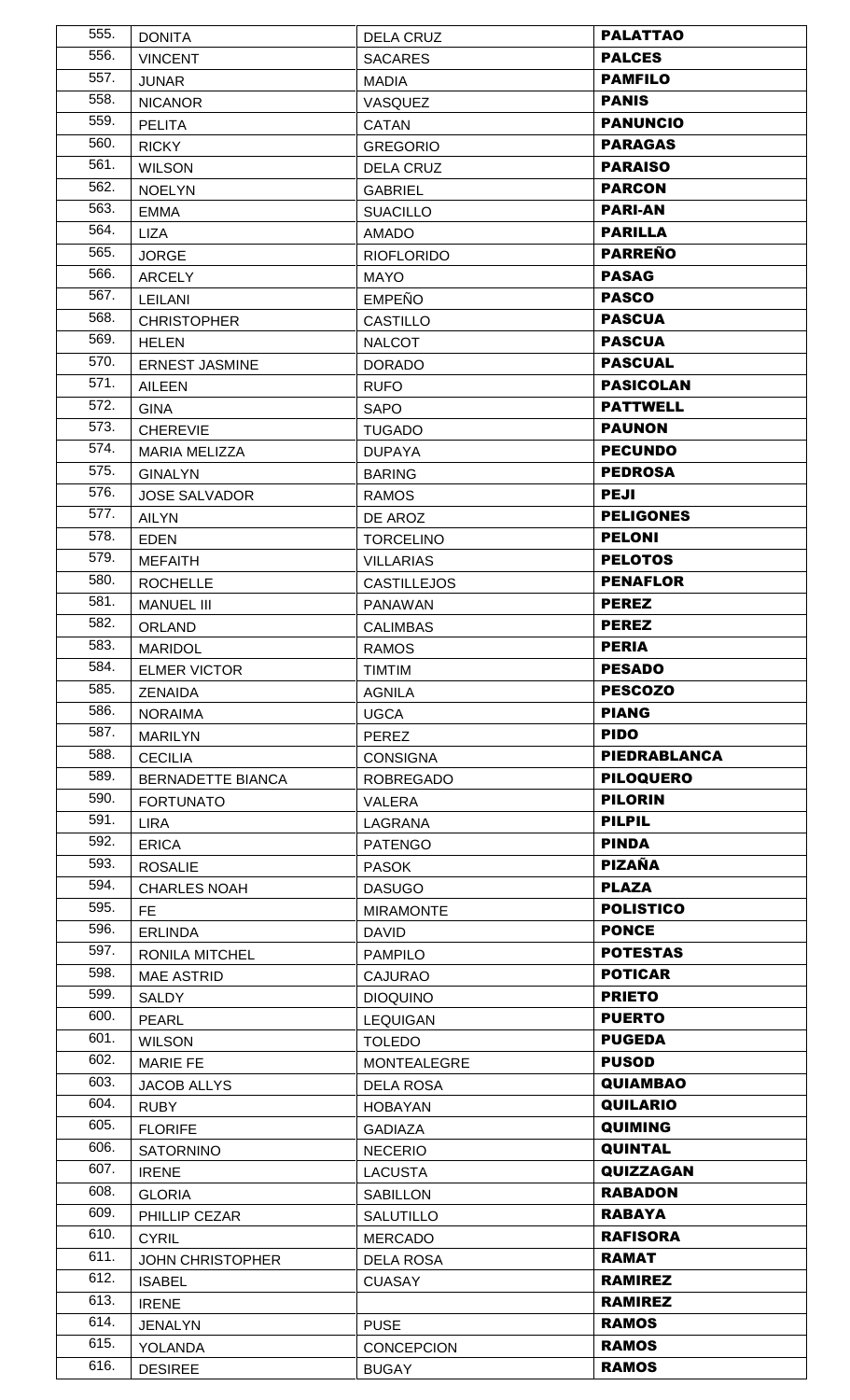| 617. | <b>ZXIANDRAKE NOAH</b>   | <b>HIMANTOG</b>    | <b>RAMOS</b>            |
|------|--------------------------|--------------------|-------------------------|
| 618. | <b>TREXIE KELLA</b>      | <b>HIMANTOG</b>    | <b>RAMOS</b>            |
| 619. | <b>FRITZIE</b>           | <b>ARJON</b>       | <b>REBAO</b>            |
| 620. | <b>SYNDOLFO</b>          | <b>SILVA</b>       | <b>REBUCIAS</b>         |
| 621. | <b>FREMELYN</b>          | <b>CONSTANTINO</b> | <b>REMINAJES</b>        |
| 622. | <b>EARMA MAE</b>         | <b>SENO</b>        | <b>REPOLLO</b>          |
| 623. | ALMEDA                   | <b>NISNISAN</b>    | <b>RESPUESTO</b>        |
| 624. | <b>NORA</b>              | <b>BELLO</b>       | <b>REYES</b>            |
| 625. | <b>LOUIE</b>             | <b>CAPILI</b>      | <b>REYES</b>            |
| 626. | <b>ANGELITA</b>          | <b>CUENCA</b>      | <b>REYES</b>            |
| 627. | <b>MARK ANTHONY</b>      | <b>MARCAIDA</b>    | <b>REYES</b>            |
| 628. | <b>CHARLO</b>            | ABU                | <b>REYES</b>            |
| 629. | <b>CHARLES</b>           | <b>FORTE</b>       | <b>RIVERA</b>           |
| 630. | EIZENHART VON ISAIAH     | <b>BANICO</b>      | <b>RIVERA</b>           |
| 631. | NYX ULRIC VAN ISAAC      | <b>BANICO</b>      | <b>RIVERA</b>           |
| 632. | MARY JEAN                | <b>ROMERO</b>      | <b>ROA</b>              |
| 633. | <b>VIRGIE LYNN</b>       | <b>CADUNGOG</b>    | <b>ROCK</b>             |
| 634. | <b>CARMINA</b>           | <b>MALASA</b>      | <b>RODRIGUEZ</b>        |
| 635. | <b>JESSELL</b>           | <b>RUALES</b>      | <b>RODRIGUEZ</b>        |
| 636. | <b>EILEEN</b>            | <b>GERODICO</b>    | <b>ROJAS</b>            |
| 637. | <b>CHIMPY</b>            | <b>IBAÑEZ</b>      | <b>ROMERO</b>           |
| 638. | <b>MICHELLE</b>          | <b>GALIMBA</b>     | <b>ROMERO</b>           |
| 639. | <b>CATHERINE</b>         | <b>VALENTIN</b>    | <b>ROQUE</b>            |
| 640. | <b>VIRGINIA</b>          | <b>SILVA</b>       | <b>ROSALES</b>          |
| 641. | <b>WINONA MARIEL</b>     | <b>ESPIRITU</b>    | <b>ROTAP</b>            |
| 642. | <b>ELMER</b>             | <b>SERVICIO</b>    | <b>RUELO</b>            |
| 643. | <b>RAHIMA</b>            | MAMA               | <b>SABANG</b>           |
| 644. | <b>MARYJANE</b>          | <b>GARA</b>        | <b>SABLAY</b>           |
| 645. | JEANY                    | QUIATCHON          | <b>SADJE</b>            |
| 646. | <b>RODERICK</b>          | <b>PARDILLO</b>    | <b>SAGANG</b>           |
| 647. | VICENTE JR.              | <b>SOYUM</b>       | <b>SAGAOINIT</b>        |
| 648. | <b>HILARIO</b>           | <b>MOLINA</b>      | <b>SALAZAR</b>          |
| 649. | <b>MARIA PRECIOSA</b>    | ADEM               | <b>SALEM</b>            |
| 650. | <b>JULIE ANN</b>         | <b>BATO</b>        | <b>SALGADO</b>          |
| 651. | <b>LENNY</b>             | <b>ANDRES</b>      | <b>SALINAS</b>          |
| 652. | <b>ELMA</b>              | <b>TAÑADA</b>      | <b>SALUD</b>            |
| 653. | <b>LILIAN ROSE</b>       | <b>KABILING</b>    | <b>SALUDES</b>          |
| 654. | <b>RENE</b>              | <b>INDUS</b>       | <b>SALUDSOD</b>         |
| 655. | <b>LEOFEL</b>            | <b>NAMOCOT</b>     | <b>SALVADOR</b>         |
| 656. | <b>CHRISTIAN JERICHO</b> | LOMASANG           | <b>SALVANTE</b>         |
| 657. | <b>GRACIA</b>            | <b>LOMASANG</b>    | <b>SALVANTE</b>         |
| 658. | RHIEAN GRACIELLA         | <b>LOMASANG</b>    | <b>SALVANTE</b>         |
| 659. | <b>ANA</b>               | <b>MALINDO</b>     | <b>SAMAD</b>            |
| 660. | <b>JOANNA MARIZ</b>      | <b>LUMBES</b>      | <b>SAMANIEGO</b>        |
| 661. | <b>RUGAYA</b>            | <b>YUSUP</b>       | <b>SAMPUYUNG</b>        |
| 662. | <b>ANGELITO</b>          | <b>RAMIREZ</b>     | <b>SAMSON</b>           |
| 663. | <b>CATHERINE</b>         | <b>PELONIO</b>     | <b>SAN BUENAVENTURA</b> |
| 664. | YOLANDA                  | ASALDO             | <b>SAN JUAN</b>         |
| 665. | <b>JAYSON</b>            | <b>PANALIGAN</b>   | <b>SAN MIGUEL</b>       |
| 666. | <b>MONDAEL</b>           | <b>BENGCO</b>      | <b>SAN PEDRO</b>        |
| 667. | <b>LUVY</b>              | <b>PATELO</b>      | <b>SANCHEZ</b>          |
| 668. | <b>VIOLETA</b>           | <b>CANTOBA</b>     | <b>SANTIAGO</b>         |
| 669. | <b>EDSEL</b>             | SALVADOR           | <b>SANTIAGO</b>         |
| 670. | MA. ISABEL               | <b>SANTOS</b>      | <b>SANTIAGO</b>         |
| 671. | <b>MELINDA</b>           | <b>BALLESTEROS</b> | <b>SANTIAGO</b>         |
| 672. | ED MARWIN                | <b>PAGUIO</b>      | <b>SANTIAGUEL</b>       |
| 673. | <b>WINMAR</b>            | <b>PAGUIO</b>      | <b>SANTIAGUEL</b>       |
| 674. | <b>MAGNA</b>             | <b>NAVARRO</b>     | <b>SANTOS</b>           |
| 675. | <b>RODESSA</b>           | <b>ALEJO</b>       | <b>SANTOS</b>           |
| 676. | <b>KATHERYN</b>          | <b>CABARLO</b>     | <b>SANTOSIDAD</b>       |
| 677. | <b>MARICEL</b>           |                    | <b>SAQUING</b>          |
| 678. |                          | <b>BALAUITAN</b>   | <b>SARHAN</b>           |
|      | <b>BERNADETTE</b>        | SAN JOSE           |                         |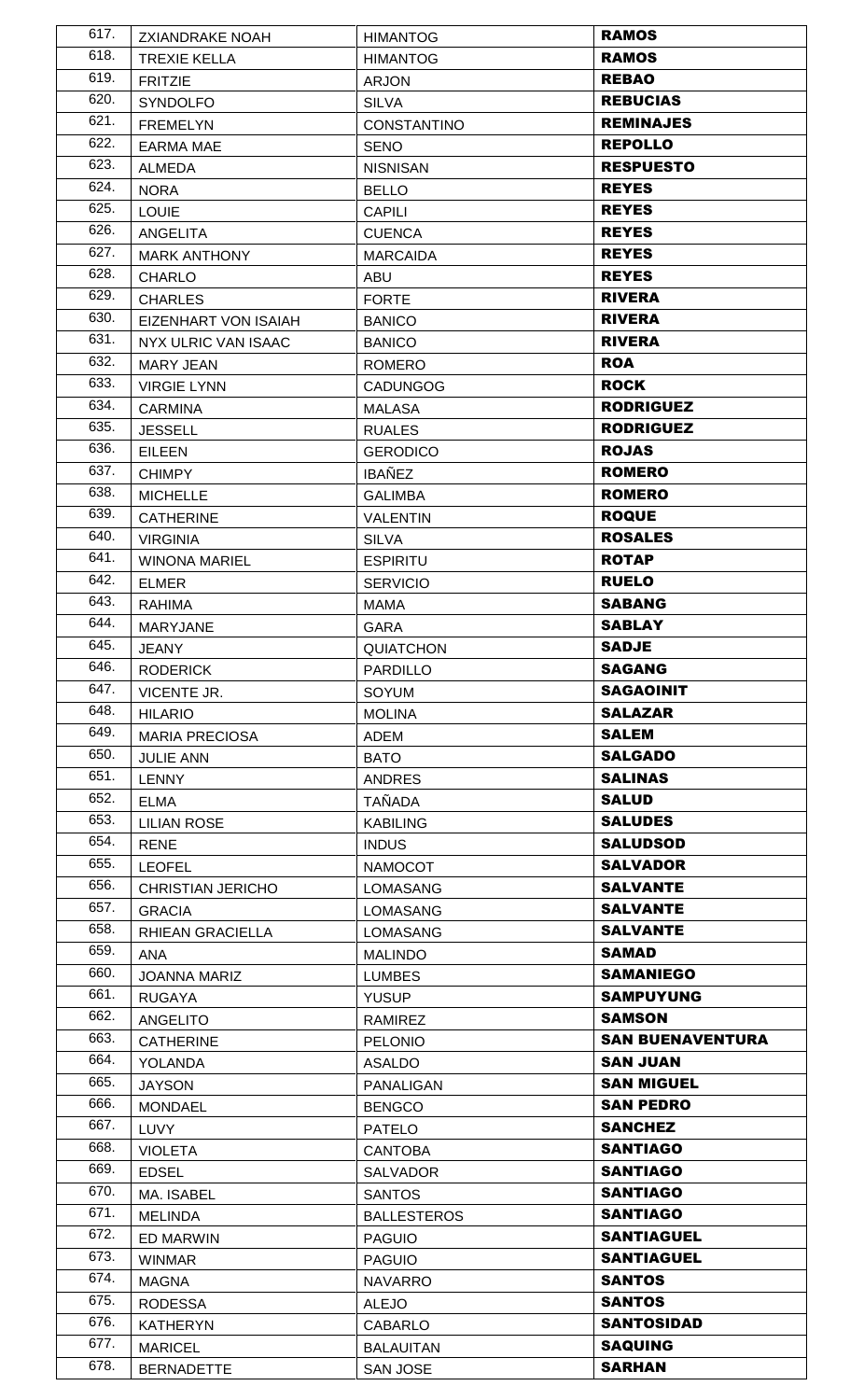| 679. | <b>AUBREY</b>                        | <b>BATITAY</b>            | <b>SARMIENTO</b>     |
|------|--------------------------------------|---------------------------|----------------------|
| 680. | <b>ROWENA</b>                        | <b>RUBIA</b>              | <b>SARONDO</b>       |
| 681. | <b>MARISSA</b>                       | <b>ESPIÑOZA</b>           | <b>SARONG</b>        |
| 682. | <b>MARIA CHRISTINA</b>               | <b>ABAPO</b>              | <b>SAUZA</b>         |
| 683. | <b>TERESA</b>                        | <b>ESCOLIN</b>            | <b>SAWADA</b>        |
| 684. | <b>GRACIELLA ALEXIS</b>              |                           | <b>SEMINE</b>        |
| 685. | <b>ROXANNE</b>                       | <b>GAMAO</b>              | <b>SEMINE</b>        |
| 686. | <b>FRANCOIS ANGELO</b>               |                           | <b>SEMINE</b>        |
| 687. | <b>JESSICA</b>                       | <b>BACATAN</b>            | <b>SERAFINA</b>      |
| 688. | <b>NEMIA</b>                         | <b>TAYTAYON</b>           | <b>SERRANO</b>       |
| 689. | <b>SKY</b>                           | <b>INDANGAN</b>           | <b>SHAHI</b>         |
| 690. | ALEXANDREI                           | <b>TAN</b>                | <b>SHNOUDI</b>       |
| 691. | <b>CHERRY</b>                        | <b>AGAN</b>               | <b>SIATON</b>        |
| 692. | <b>JULIETA</b>                       | <b>PEDRO</b>              | <b>SICAT</b>         |
| 693. | <b>MARGARITA</b>                     | <b>BELLO</b>              | <b>SIENA</b>         |
| 694. | <b>JULIUS</b>                        | <b>MARPA</b>              | <b>SILVESTRE</b>     |
| 695. | <b>RIFFY MAE</b>                     | LARGADO                   | <b>SISON</b>         |
| 696. | <b>RUEL</b>                          | <b>CATALUÑA</b>           | <b>SOBREVEGA</b>     |
| 697. | <b>ROLDAN</b>                        | <b>MOLINA</b>             | <b>SOLISON</b>       |
| 698. | <b>JONABEL</b>                       | <b>ABDULKIN</b>           | <b>SOPINO</b>        |
| 699. | <b>ALMA</b>                          | <b>GONIO</b>              | <b>SORELA</b>        |
| 700. | <b>RHEZEL</b>                        | <b>JUNIO</b>              | <b>SORIANO</b>       |
| 701. | <b>ANGELO</b>                        | VALDEZ                    | <b>SORIANO</b>       |
| 702. | <b>VIGINIA</b>                       | RAMIREZ                   | <b>SORIANO</b>       |
| 703. | PETROS ANTONIO                       | <b>NUÑEZ</b>              | <b>STERGIOPOULOS</b> |
| 704. | <b>GIOBAINA</b>                      | <b>USMAN</b>              | <b>SUCCOR</b>        |
| 705. | <b>MARY JILL</b>                     | <b>GAMANA</b>             | <b>SUELTO</b>        |
| 706. | <b>IMELDA</b>                        | <b>FAJARDO</b>            | <b>SULIVA</b>        |
| 707. | TRIXXIE ANNE                         | <b>FAJARDO</b>            | <b>SULIVA</b>        |
| 708. | <b>JOSEFINA</b>                      | <b>PANDICO</b>            | <b>SUMAOANG</b>      |
| 709. | <b>MARIA TERESA</b>                  | <b>EBDANI</b>             | <b>SUMOBAY</b>       |
| 710. | <b>JINEBET</b>                       | <b>CABALLO</b>            | <b>SUPELABRE</b>     |
| 711. |                                      |                           | <b>TABOR</b>         |
| 712. | <b>ERLIE</b><br><b>CARL LAURENCE</b> | DE CHAVEZ<br><b>AVILA</b> | <b>TABUZO</b>        |
| 713. | <b>CECELIA</b>                       | <b>AVILA</b>              | <b>TABUZO</b>        |
| 714. | <b>ARVIN</b>                         | <b>CABANG</b>             | <b>AOOLAT</b>        |
| 715. | <b>LORILIE</b>                       | CALMA                     | <b>TAN</b>           |
| 716. | <b>MARRYL</b>                        | <b>BUETA</b>              | <b>TAÑAZANA</b>      |
| 717. | <b>GLORIFIER</b>                     | <b>OCLIASA</b>            | <b>TE</b>            |
| 718. | <b>DAWN MAUREEN</b>                  | <b>AGUSTIN</b>            | <b>TEJADA</b>        |
| 719. | <b>EDWIN</b>                         | PAÑA                      | <b>TEJEROS</b>       |
| 720. | <b>JEAN ROSE</b>                     | <b>TEJADA</b>             | <b>TEMBLOR</b>       |
| 721. | <b>VIRLITO</b>                       | <b>INCERTO</b>            | <b>TEMBLOR</b>       |
| 722. | <b>ALAIN GABRIEL</b>                 | <b>DUMA</b>               | <b>TEODOSIO</b>      |
| 723. | <b>ANGELICA</b>                      | <b>GILE</b>               | <b>TEOVISIO</b>      |
| 724. | <b>JINKY</b>                         | <b>BATAC</b>              | <b>TESALONA</b>      |
| 725. | <b>ZALIKA YHUNICE</b>                | <b>BRAVO</b>              | <b>THOMAS</b>        |
| 726. | <b>JUSTINA</b>                       | <b>ESPIRITU</b>           | <b>TIAMSIM</b>       |
| 727. | <b>ROSITA</b>                        | <b>ESPIRITU</b>           | <b>TIAMSIM</b>       |
| 728. | <b>MARILOU</b>                       | <b>MACASUHOL</b>          | <b>TIAPON</b>        |
| 729. | <b>HELENE CARLA</b>                  | <b>CRESCINI</b>           | <b>TIAUZON</b>       |
| 730. | <b>JO ANN</b>                        | <b>ORANDE</b>             | <b>TIDOY</b>         |
| 731. | <b>LUDWIG</b>                        | <b>MOSCADO</b>            | <b>TIMBANG</b>       |
| 732. | JAY-R                                | LAZARITO                  | <b>TINSAY</b>        |
| 733. | <b>LILY ROSE</b>                     | <b>GENETIA</b>            | <b>TOBIAS</b>        |
| 734. | <b>MARIA ALMA</b>                    | <b>MASONG</b>             | <b>TONGCUA</b>       |
| 735. | <b>MONETTE ABRIE</b>                 | <b>HALILI</b>             | <b>TONGOL</b>        |
| 736. | <b>DAISY</b>                         | <b>COCHARO</b>            | <b>TOPACIO</b>       |
| 737. | <b>VANESSA</b>                       | <b>DACUTANAN</b>          | <b>TORREON</b>       |
| 738. | <b>BENILDA</b>                       | <b>SERIOSA</b>            | <b>TORRES</b>        |
| 739. | <b>LOUIE</b>                         | <b>MACHA</b>              | <b>TORRES</b>        |
| 740. | <b>HANNAH</b>                        | <b>BATISLA-ON</b>         | <b>TORRICO</b>       |
|      |                                      |                           |                      |